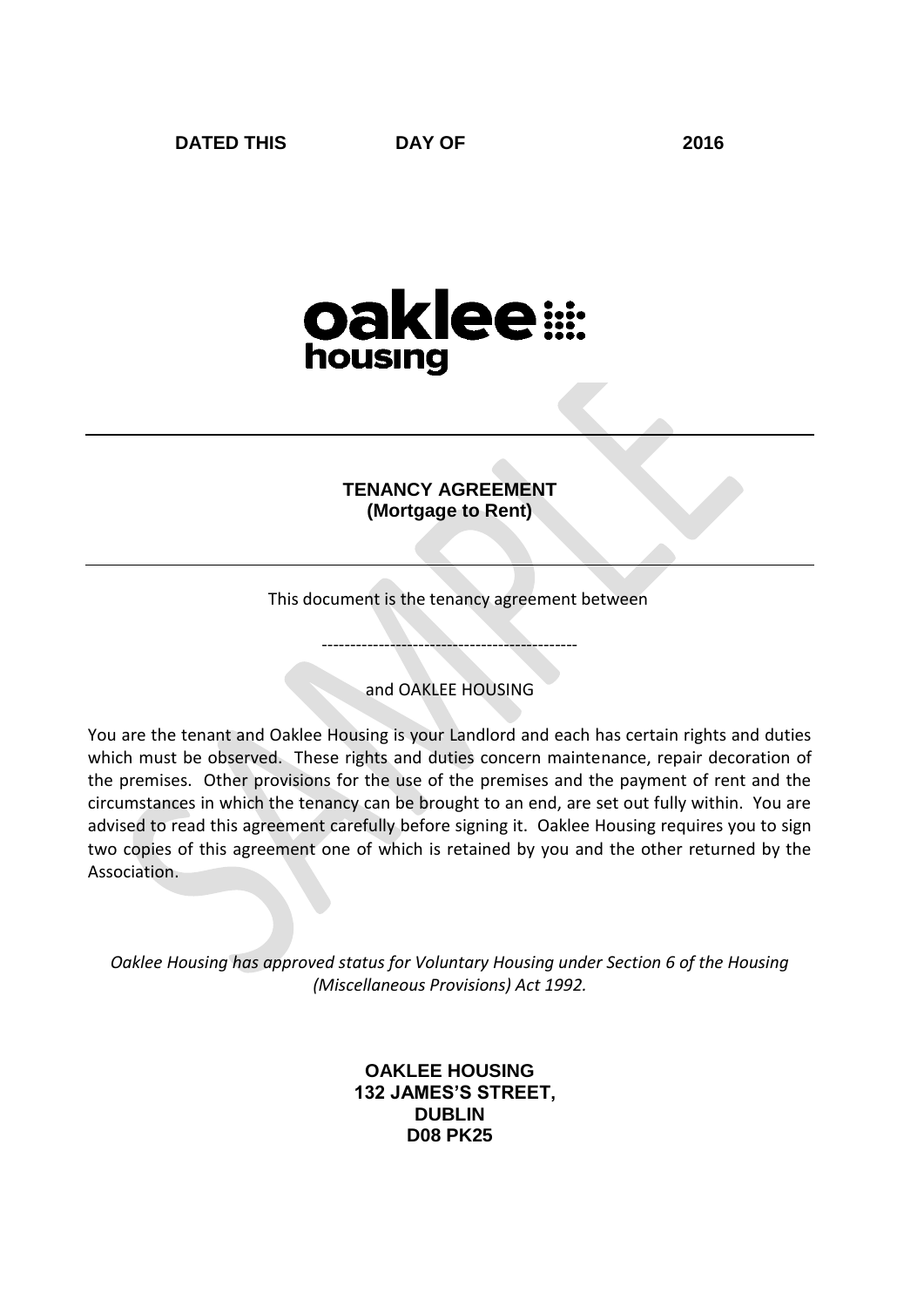| Names of the occupants permitted to reside in the dwelling (the tenant must obtain the permission of<br>the landlord for all occupants):                                                                                                                                                                            |               |                                 |     |  |
|---------------------------------------------------------------------------------------------------------------------------------------------------------------------------------------------------------------------------------------------------------------------------------------------------------------------|---------------|---------------------------------|-----|--|
|                                                                                                                                                                                                                                                                                                                     | <b>PPSN:</b>  |                                 |     |  |
| Name:                                                                                                                                                                                                                                                                                                               | PPSN:         |                                 |     |  |
|                                                                                                                                                                                                                                                                                                                     | <b>PPSN:</b>  |                                 |     |  |
|                                                                                                                                                                                                                                                                                                                     | PPSN:         |                                 |     |  |
| Name:                                                                                                                                                                                                                                                                                                               | <b>PPSN:</b>  |                                 |     |  |
| Together with the furniture and fittings provided, as listed in appendix A of this agreement.<br>$1$ Term of tenancy (if any): Part 4 Tenancy<br>Term commencement date:<br>Is the dwelling designated a transitional dwelling?                                                                                     | <b>YES</b>    |                                 | NO. |  |
| <b>Weekly Charge at Commencement of Tenancy;</b>                                                                                                                                                                                                                                                                    |               |                                 |     |  |
| Rent: _______ Service Charge: _______ Car parking: _______ Refuse Collection _______ Other charges: _____<br>Deposit (if any):<br>Please read through the contents of this Tenancy Agreement and ask any questions you have to the<br>landlord. You can also seek advice on any of the provisions of the Agreement. |               |                                 |     |  |
| Signed on this [DATE]:                                                                                                                                                                                                                                                                                              |               |                                 |     |  |
| <b>Tenant</b>                                                                                                                                                                                                                                                                                                       | <b>Tenant</b> |                                 |     |  |
| For the Landlord                                                                                                                                                                                                                                                                                                    |               | <b>Witness (where required)</b> |     |  |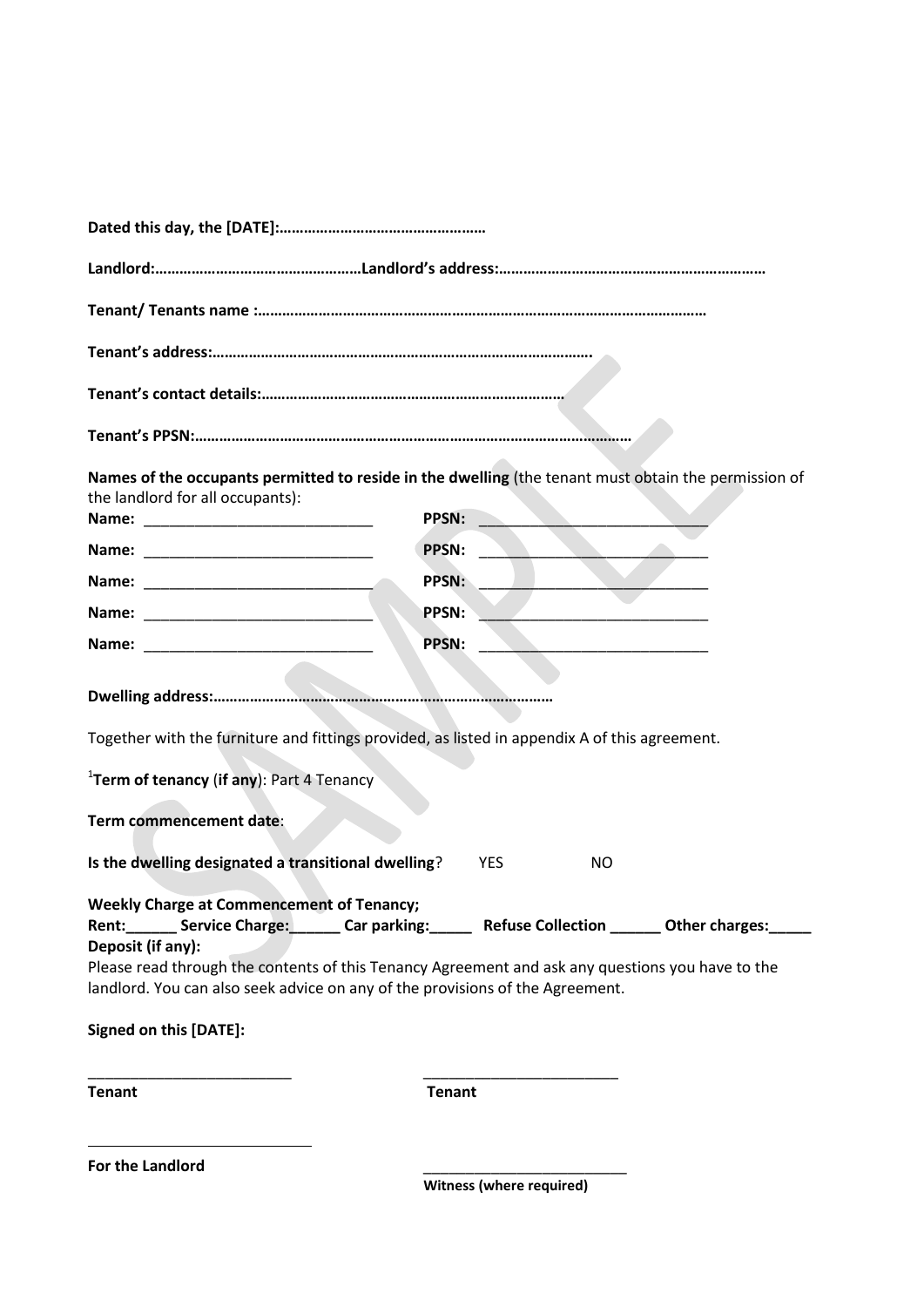#### **TENANCY AGREEMENT FOR DWELLINGHOUSE**

This Tenancy agreement dated **the day of 20** is made between **OAKLEE HOUSING** having its registered office at 132 James's Street, Dublin D08 PK25 in the City of Dublin referred to in this agreement as "the Association" of the one part and …………………………………………………………………………… referred to in this agreement as "the Tenant(s)"**.** 

#### **INTERPRETATION**

- The **"Association**" is Oaklee Housing .
- The **"Premises"** refers to ……………………………………………………………………..
- The **"Estate/Scheme"** refers to the area in which the Premises is located.
- The **"The Household"** refers to all persons normally resident with the Tenant as listed on page 2 of this agreement and anyone who subsequently joins and been approved to join the household.
- **"Guests" or "Visitors**" refers to those who are invited into the Premises and/or onto the Estate by the Tenant and or a Member of the Household.
- The **"Common Areas"** are those areas, which the Tenant and or the Members of the Household have use of apart from the Premises.
- The **"Contents"** are those items brought onto the Premises by the Tenant and or the Members of the Household separate from the fabric of the dwelling and elements provided by the Trust.
- The "**Probationary Period"** shall mean a period of six months from the commencement date of this Agreement.
- The **"Rent"** refers to the sum as per the Association's Rent Assessment Procedure as set out in the Tenant's handbook or such other amount which may be levied in accordance with the Association's Rent and Service Charge Review Procedure.
- The **"Service Charge**" refers to the sum as per the Association's Service Charge Assessment procedure as set out in the Tenant's handbook or such other amount which may be levied in accordance with the Association's Rent and Service Charge Review Procedure.
- **"Neighbour"** refers to a person or persons working or living in the vicinity of the Premises.
- **"Residential Tenancies Acts"** refers to the Residential Tenancies Act, 2004, the Residential Tenancies (Amendment) Act, 2015 and any amending legislation
- **"Tenant's Property"** means all property in the Premises that is not the property of the Trust.
- **"Utilities"** include, but is not limited to, electricity, gas, heating, cable television, telephone and any ISDN line or other connection for data in the Premises.
- **"Additional Charges"** refer to refuse collection car parking and any other ancillary charges which may be levied.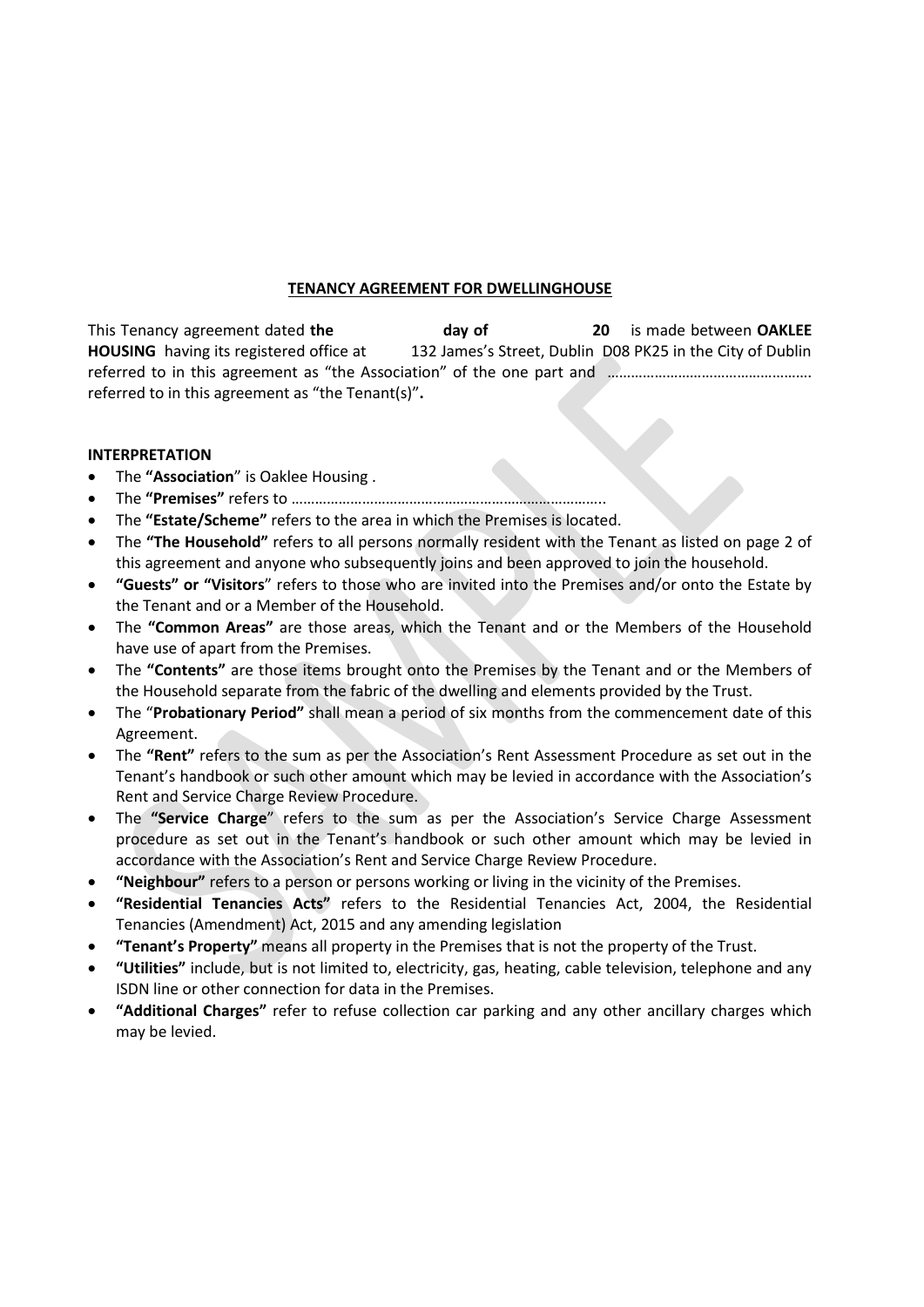## **1. OAKLEE HOUSING**

- 1.1 The Association agrees to let the Premises to the Tenant at the agreed Rent, Service Charge (if any) plus any other ancillary charges from the **……………………………….**and so on from week to week until the tenancy shall be terminated by either party.
- 1.2 The Association will ensure by all reasonable means at its disposal the quiet and peaceful enjoyment of the tenancy by the Tenant, without interruption by the Association providing the Tenant pays the rental charge and complies with all the terms and conditions of this agreement.
- 1.3 The Association agrees to keep in good repair the portions of the premises for which they are responsible, and fulfil all its obligations under the **Housing (Miscellaneous Provisions) Act, 1992,** as set out in the **Housing (Standards for Rented Houses) Regulations, 1993.**
- 1.4 The Association will insure the Premises but not the Contents of the Premises.

## **2. RENT / CHARGES**

- 2.1 The Tenant agrees to pay the Rent, the Service Charge (if any )and any other ancillary charges and taxes provided for in this Tenancy Agreement without deductions in advance to the Association commencing**………………………….**
- 2.2 Where the rent is set for the property, the Association reserves the right to increase or decrease the amount of the Rent, Service Charge and ancillary charges as per the Association's Rent and Service Charge review procedure. The Tenant shall be given two weeks notice in writing of any such change.
- 2.3 The Association reserves the right to alter the way in which the Rent and Service Charge is to be paid. The Tenant shall be given four weeks notice in writing of any such change.
- 2.4 Where the rent chargeable is calculated by reference to the household's income, the Tenant shall promptly furnish to the Association full and accurate details of all income in the form or manner and for the period prescribed by the Association within fourteen days of any changes. The Tenant shall furnish to the Association full and accurate details of such information relating to the income and household status for the individual members of the Household, and the Tenant shall advise the Association of any changes in these circumstances as soon as the change occurs.
- 2.5 The Association reserves the right to calculate and review the rent calculation with reference to the relevant Differential Rents Scheme (a copy of which is attached to the agreement.)
- 2.6 In the event of the Tenant failing to or neglecting to furnish the Association with any information required or failing to give any proof or authority required or giving false, misleading or incomplete information or failing to notify the Association of any change in the Tenant's income or his/her household's income, he/she shall immediately become liable to pay the maximum rent or such reduced rent other than the differential rent as shall be fixed by the Association at its discretion from the gale day next following the date upon which such of circumstances, failure or neglect occurred. Failure to provide such information required is a breach of the Tenancy Agreement and could lead to a termination of the Tenancy Agreement by the Trust.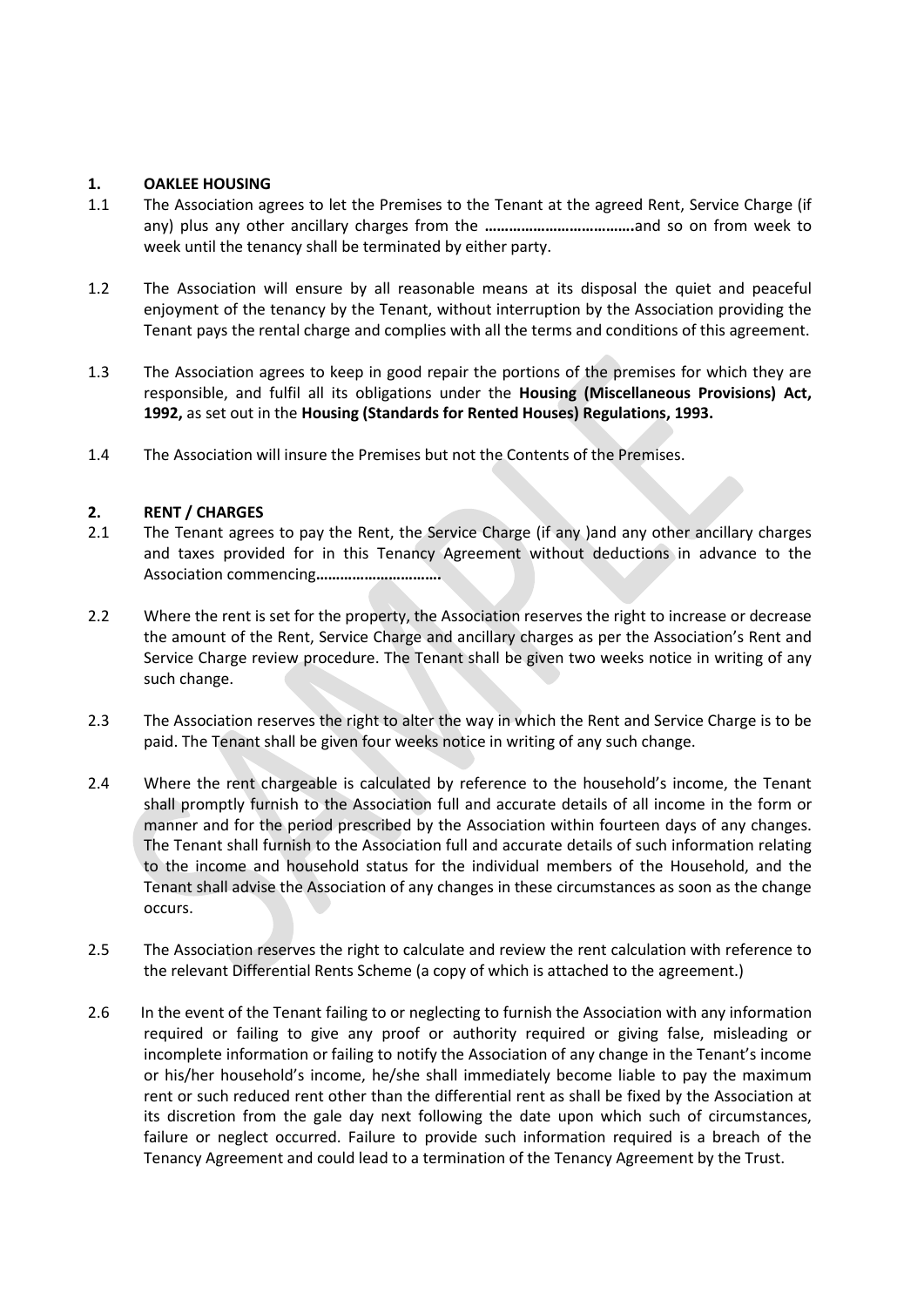- 2.7 Any person who remains in the Premises for a period exceeding two weeks and whom the Association consents in writing to joining the Household will be deemed to have joined the Tenant's Household for the purpose of calculating the Rent.
- 2.8 The Tenant agrees to pay promptly all outgoings for the Premises, including any bills, utility bills, local authority charges or other charges that are introduced after the date of this agreement.
- 2.9 The Tenant further agrees not to do anything or omit to do anything which would cause any of the Utilities to the Premises or the Scheme to be disconnected.
- 2.10 The Tenant shall immediately notify to the Association any defects in the Fire/Smoke Alarms or Fire Fighting Equipment.
- 2.11 The Tenant shall notify the Association of every notice received at the dwelling from the Local or other Sanitary or Health Authorities and shall comply therewith as far as the Tenant is liable.
- 2.12 Household Budgeting Where the Tenant is in receipt of, or becomes entitled to, a benefit from which deductions can be made under the Household Budget Scheme (pursuant to section 290A of the Social Welfare Consolidation Act 2005 are made or such amending legislation), the Tenant hereby agrees and covenants with the Landlord that, for the purpose of payment of the Rent due to the Landlord, the Tenant shall, in accordance with the said legislation (section 290A of the Social Welfare Consolidation Act 2005 and the Social Welfare (consolidated Claims, Payments and Control) Amendment(no.11) (budgeting in relation to Social Welfare payments) Regulations 2013 (or such amending legislation)), duly apply for the deduction and payment of a sum of money from the relevant benefit and the payment of that deducted sum to the Landlord. In the event of the Tenant making an application for said deduction in order to cease payment via the household budget scheme, the Tenant will need to make an application for discontinuance pursuant to the Regulations and in the event of the Tenant making a successful application, the Rent shall thereafter be payable directly to the Landlord."

#### **3. PREMISES**

- 3.1 The Tenant agrees not to assign, sublet or share the possession of the dwelling, or any part thereof, or permit any other person to occupy the same in any circumstances.
- 3.2 The people residing at the dwelling and utilising the Premises as their place of residence will be those notified to the Association at the signing of this agreement and mentioned in the First Schedule hereto.
- 3.3 Allowing any person to reside in the dwelling other than those referred to at 3.2 without the prior written consent of the Association is a breach of the Tenancy Agreement and could lead to a termination of the Tenancy Agreement by the Trust.
- 3.4 The Tenant and Members of the Household shall not use the dwelling for any purpose other than as a residential dwelling. The Tenant must obtain the written consent of the Association for any non-residential use of the dwelling (which consent the Association may, as its discretion, withhold). This includes any trade relating to the sale, repair, maintenance of motor vehicles or other vehicles or machinery in or about the dwelling. Or any other unsuitable trade.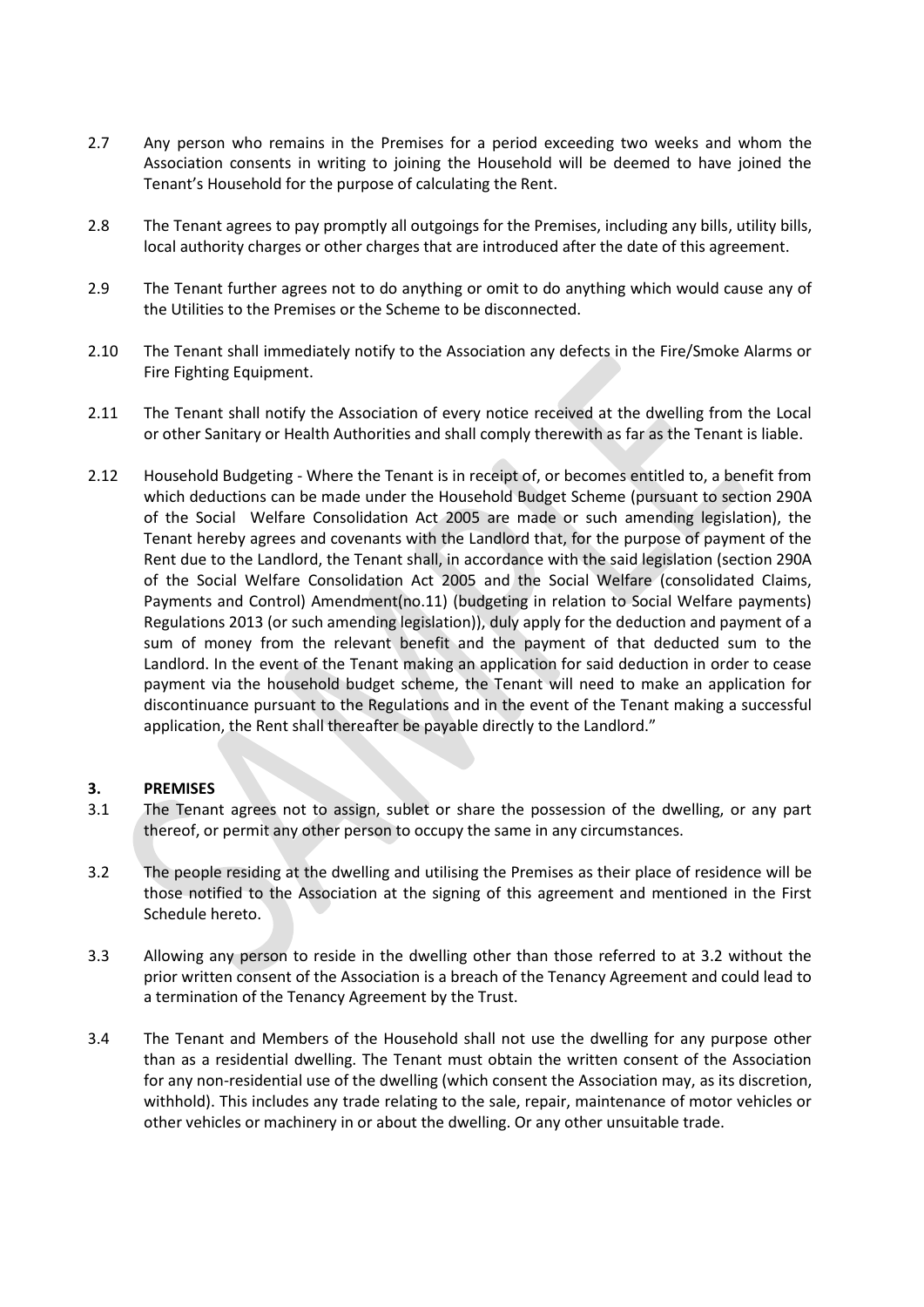- 3.5 The Tenant shall not exhibit or display any sign-boards, posters or advertising matter on the exterior of the dwelling or in the windows without the prior written consent of the Association, or use the Premises for any illegal or immoral purpose.
- 3.6 The Tenant agrees not to park or allow to be parked, any truck, trailer, caravan or vehicle other than a car or minibus for the Members of the Household's use on the Estate. The Association reserves the right to remove and have impounded any offending vehicles or any abandoned, untaxed vehicles at the expense of the tenant.
- 3.7 The Tenant agrees not to erect, affix or attach or permit to be erected, affixed or attached to the Premises any television, radio aerials or satellite dishes, CCTV equipment or external steel doors to the exterior of the dwelling, or the building containing the dwelling without the prior written consent of the Trust. Where such prior written consent has been provided by the Association for the installation of CCTV, the Tenant shall abide by any rules and guidelines provided by the Association regarding the appropriate use of CCTV and retention of data.
- 3.8 The Tenant and the Members of the Household shall keep the Premises in a clean and sanitary state and shall not allow any refuse or offensive matter to accumulate in the Premises.
- 3.9 The Tenant agrees not to hang or allow to be hung any washing out of the windows of the Premises, or at high level on balconies.
- 3.10 The Tenant agrees to clean or arrange to be cleaned the inside and outside of all accessible windows of the Premises as often as may be necessary.
- 3.11 The Tenant agrees not to keep or permit to be kept any petrol cans, motor spirit or other flammable or explosive material in the Premises or on the Estate/Scheme.
- 3.12 No refuse including grease and cooking oil in solid or liquid form shall be placed, deposited or disposed of into any drain, gully trap, sink or other sanitary fittings. Any blockage or damage or resulting from such actions shall be made good to the satisfaction of the Association at the expense of the Tenant.
- 3.13 The Tenant shall pay for the replacement of any keys and/or key fobs which are given to the Tenant at the commencement of the Tenancy and which are subsequently lost or mislaid. The replacement of locks is also the responsibility of the Tenant.

#### **4. INSURANCE**

- 4.1 The Association shall obtain and maintain a policy of insurance in respect of the structure of the dwelling, that insures the Association against damage to, and loss and destruction of, the dwelling, and that indemnifies, to an amount of at least €250,000, the landlord against any liability on his or her part arising out of the ownership, possession and use of the dwelling, save where a policy of insurance is not obtainable, or is not obtainable at a reasonable cost.
- 4.2 The Tenant shall be responsible for insuring the Contents of the Premises for accidental damage, fire and theft.
- 4.3 The Tenant and Members of the Household agree not to do or permit to be done or omit to do anything which might cause any policy of insurance relating to the Premises or any neighbouring property owned by the Association to become void or voidable wholly or in part nor to do anything whereby any abnormal or loaded premium may become payable.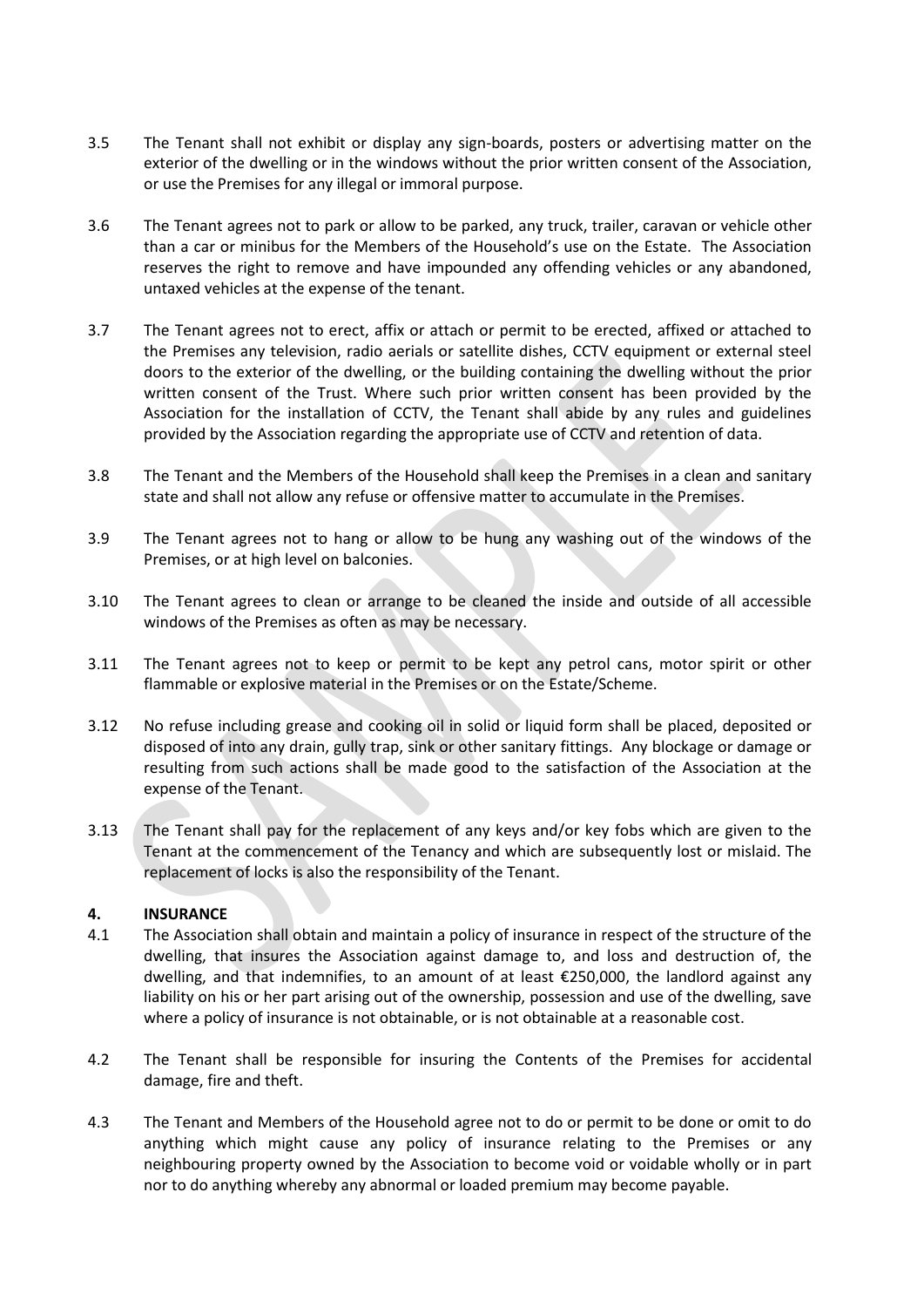- 4.4 The Tenant shall keep the Association fully indemnified from and against all actions, proceedings, claims, demands, losses, costs, expenses, damages and liability arising directly or indirectly from:-
	- (a) breach by the Tenant of any of the provisions of this Agreement;
	- (b) the use of or works carried out on or to the Premises during the Tenancy;
	- (c) any act, neglect or default by the Tenant or any other person on the Premises with its actual or implied authority;

## **5. JOINT AND SEVERAL LIABILITY / SOLE TENANT / MULTIPLE TENANTS**

- 5.1 Where there is more than one Tenant residing in the dwelling, they shall be jointly and severally liable for all rent and for the costs incurred by the Association in remedying any breach of the tenants' obligations.
- 5.2 In tenancies where there are more than one tenant, if one tenant vacates the dwelling without the Tenancy being terminated, the remaining Tenant or Tenants will continue to be liable for the full rent due and for the consequences of any other beach of the tenant obligations, until such time as a new tenancy and rent assessment has been agreed between the Association and the remaining Tenant or Tenants.
- 5.3 In tenancies where there is only one Tenant in occupation of the dwelling and the Tenant vacates the dwelling, the tenancy shall be deemed to be terminated and no rights shall accrue for any remaining occupants.
- 5.4 On the death of a Tenant in the case of a Joint Tenancy the tenancy will revert to the surviving Tenant named in this Agreement.
- 5.5 A *Part 4* tenancy shall terminate on the death of a tenant, or may, where the following conditions arise, continue until the expiry of the *Part 4* tenancy. The conditions are that a family member, as defined in this section, resident in the dwelling, elects in writing to become a tenant and where they are included in the household assessed as entitled to social housing support pursuant to section 20 of the Housing (Miscellaneous Provisions) Act, 2009. The definition of 'family member' means spouse or civil partner, a cohabitee who has occupied the dwelling for a least 6 months ending on the tenant's death, a child, stepchild, foster or adopted child of the tenant, or a parent of the tenant.

## **6. GUESTS / VISITORS**

- 6.1 The Tenant and Members of the Household shall only allow persons personally known to them onto the Scheme/Estate and into the Premises.
- 6.2 The Tenant will be responsible for the conduct of the Guests and Visitors of the Members of the Household, and all persons allowed onto the Estate/Scheme and into the Premises by them including where, when and if in breach of this Agreement.
- 6.3 The Tenant must inform the Association of any persons remaining in the Premises for longer than two weeks and the Tenant must apply to the Association for the Association's consent to that person or persons remaining in the Premises.

#### **7. REPAIRS**

7.1 The Tenant agrees to carry out the repairs for which they are liable; (as noted in Appendix A of this agreement and in the Tenant's Handbook) and which includes all internal fixtures and fittings.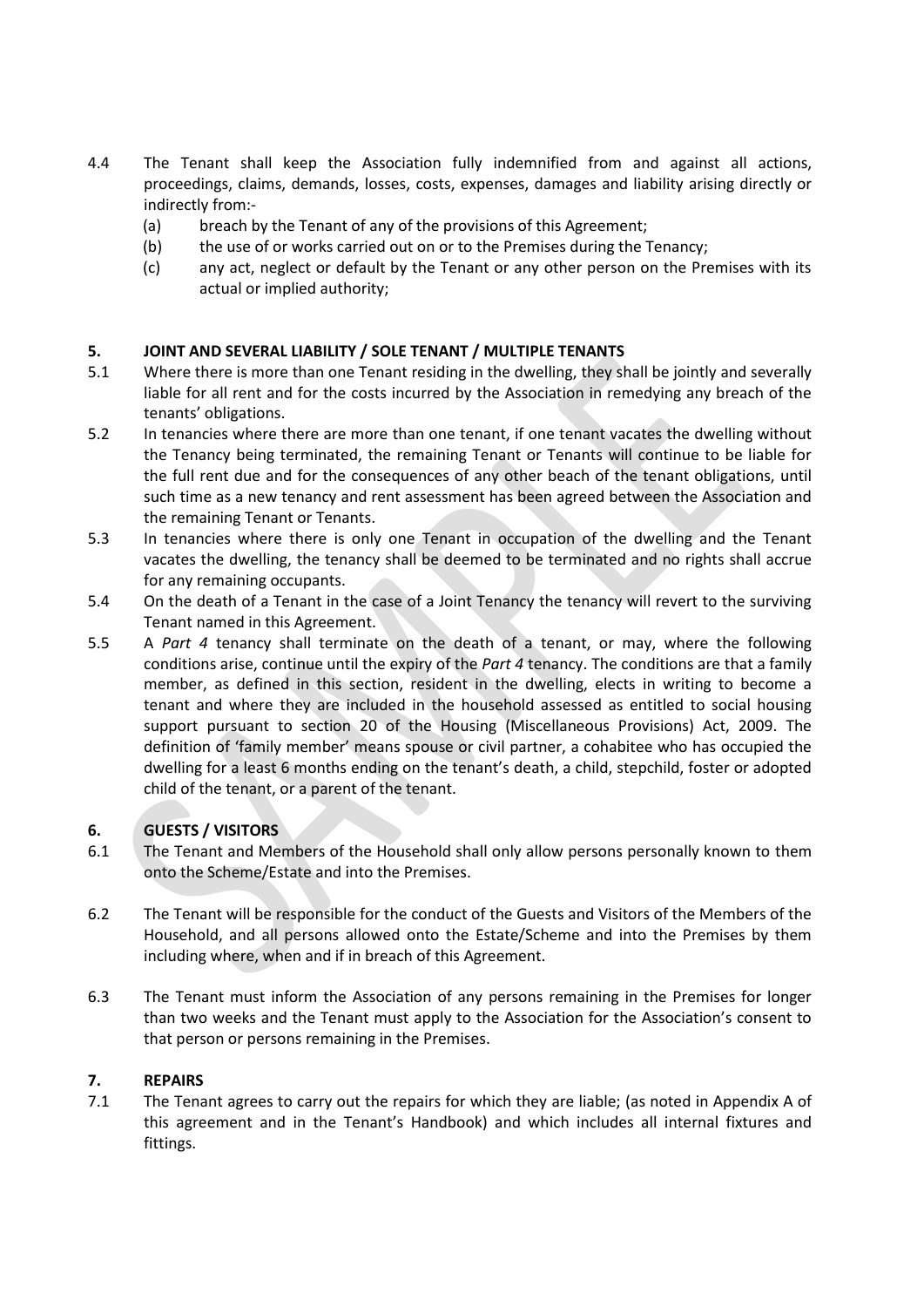- 7.2 The Tenant agrees to replace any broken glazing in the Premises where damage has been caused by actions of the tenant or any other occupant.
- 7.3 The Tenant will reimburse the Association for any expense incurred in repair work, which results from the Tenant's negligence, or delay in carrying out repairs for which they or any member of the Tenant's household, visitor or guest of the dwelling house are responsible.
- 7.4 The Tenant agrees, upon receiving reasonable notice from the Association, to permit the Association or any person or persons authorised by the Association at all reasonable times to enter the Premises and to inspect its condition or to carry out repairs or renovations which it is the Association's duty to carry out to the dwelling, a neighbouring dwelling or to an adjoining common area.
- 7.5 The Tenant agrees to permit the Association or person or persons authorised by the Association to enter the Premises without notice to in the event that emergency repairs and/or emergency inspection needs to be carried out to the Premises.
- 7.6 The Tenant agrees upon receiving reasonable notice from the Association to allow the Association or persons authorised by the Association to enter the premises in order to inspect, repair or clean neighbouring property or any sewers, drains, pipes wires or cables serving neighbouring property.
- 7.7 The Tenant agrees to permit the Association or persons authorised by the Association to enter the Premises without notice in the event that the emergency repairs and/or emergency inspections need to be carried out to other property of the Association or other neighbouring property.
- 7.8 If the Association requests access for the purpose of a gas or electrical inspection, safety check, maintenance or servicing the tenant shall permit the Association or persons authorised by the Association ( including its appointed Registered Gas or Electrical engineer, if necessary) reasonable access to the property in order to carry out such safety checks, maintenance or servicing.
- 7.9 The Tenant shall notify the Association as soon as is reasonable of any defect that arises in the dwelling that requires repair work that is the responsibility of the Association to repair so as to enable the Association to comply with their obligations in relation to the dwelling.
- 7.10 If the dwelling let has a garden, the Tenant shall keep it in good order and condition and free from rubbish, waste and litter, clean gully traps and cut grass regularly, the Tenant shall not plant trees or shrubs which shall be or become injurious to the premises or to the adjacent property. The Tenant shall ensure all hedges and trees are trimmed.
- 7.11 The Tenant shall allow the Association a reasonable period of time to carry out any repair, having regard to the impact a delay in carrying out the repair will have on the health and safety or quality of the living environment of the Tenant.
- 7.12 The Association shall reimburse the Tenant in respect of all reasonable and vouched-for receipted expenses that are incurred by the Tenant in carrying out repairs to the structure or interior of the dwelling for which the Association is responsible, provided the following conditions are satisfied: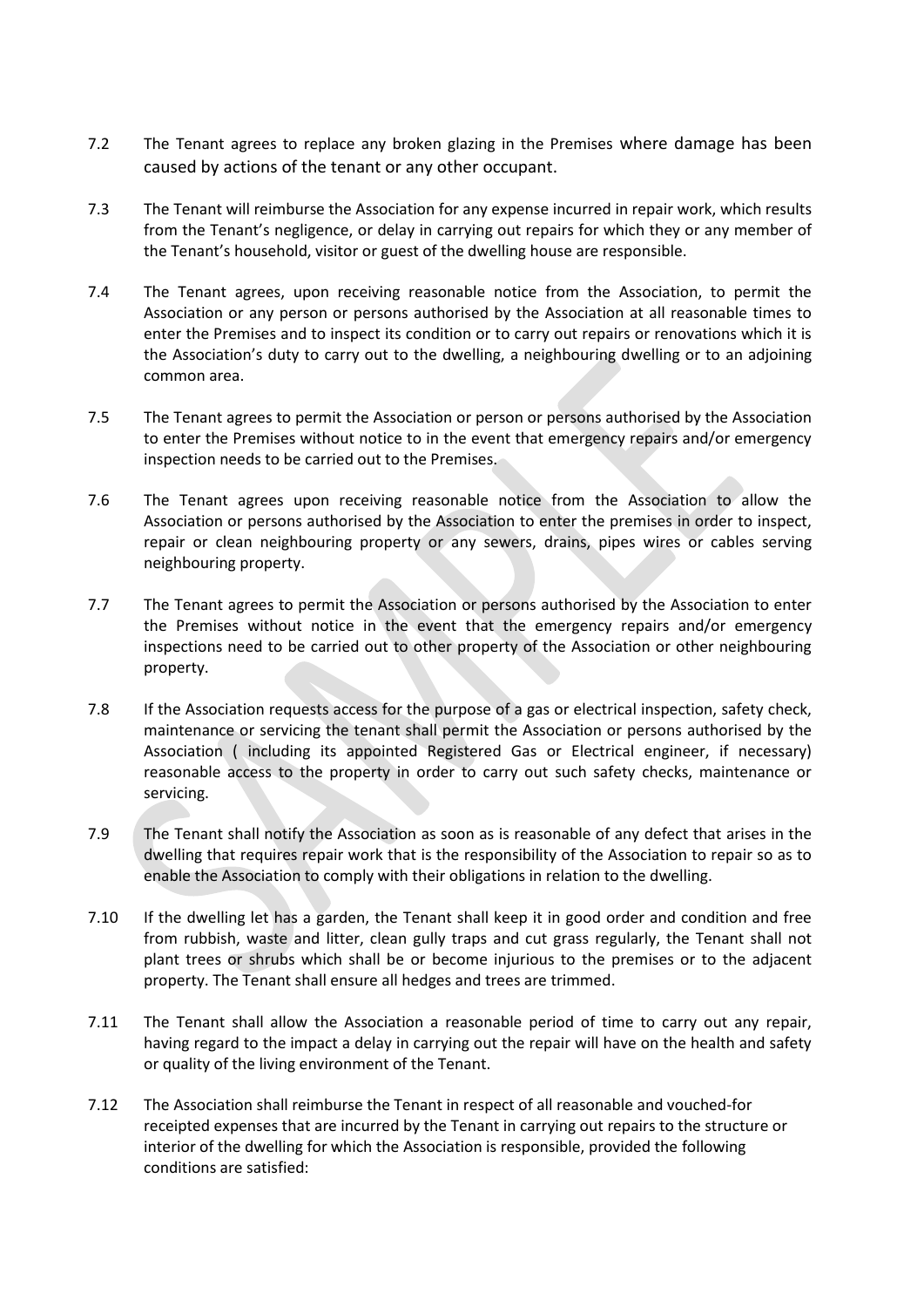- (i) the Association has refused or failed to carry out the repairs at the time the Tenant requests them to do so, and
- (ii) the postponement of the repairs to some subsequent date would have been unreasonable having regard to either a significant risk to the health or safety of the Tenant or other lawful occupants of the dwelling or a significant reduction in the quality of the Tenant's or lawful occupants' living environment caused by a delay in carrying out the repairs. The tenant must provide receipts for any such expenditure.

#### **8. RUBBISH**

- 8.1 In Apartment complexes where there is a communal refuse collection area. The Association shall provide receptacles suitable for the storage of refuse outside the dwelling, save where the provision of such receptacles is not within the power or control of the Association in respect of the dwelling concerned.
- 8.2 The Tenant agrees to secure all refuse bags and to dispose of refuse at the designated areas through the refuse collection service provided, in a manner which will not cause any littering to occur. Refuse may not be stored in the Premises, on the balcony, outside the front door, in the Common Areas or on any other part of the Scheme. Refuse must be stored in the designated refuse storage areas and the Tenant shall not dump refuse in locations where there is no arranged collection of refuse.
- 8.3 The Tenant agrees to pay any refuse collection or waste management charges which are now payable or which may at any time be introduced after the date of this agreement.
- 8.4 Tenants with their own private access are required to provide an appropriate means of rubbish disposal.
- 8.5 The Tenant shall not keep possessions or waste in the dwelling in such a way as to impede circulation throughout the dwelling, and in particular shall not impede access to the exits and windows of the dwelling or in a way that poses risk in the event of fire, or in a way that is a threat to human health.
- 8.6 The Tenant shall not dispose of large items of furniture or appliances in communal areas. The Tenant agrees to arrange appropriate removal of all unwanted items from their premises.
- 8.7 The Tenant shall not store within the dwelling or adjoining outbuildings items that are dangerous or hazardous, including gas cylinders and car batteries.

## **9. ALTERATIONS / IMPROVEMENTS**

- 9.1 The Tenant and the Members of the Household agree not to alter or improve the interior or exterior of the Premises, or to erect any fixture including fences, without the prior written consent of the Association, which consent the Association,
	- (a) in the case where such alteration or improvement consists only of repairing or painting and decorating, or any of those things, may not unreasonably withhold;
	- (b) in any other case, may in their absolute discretion, withhold.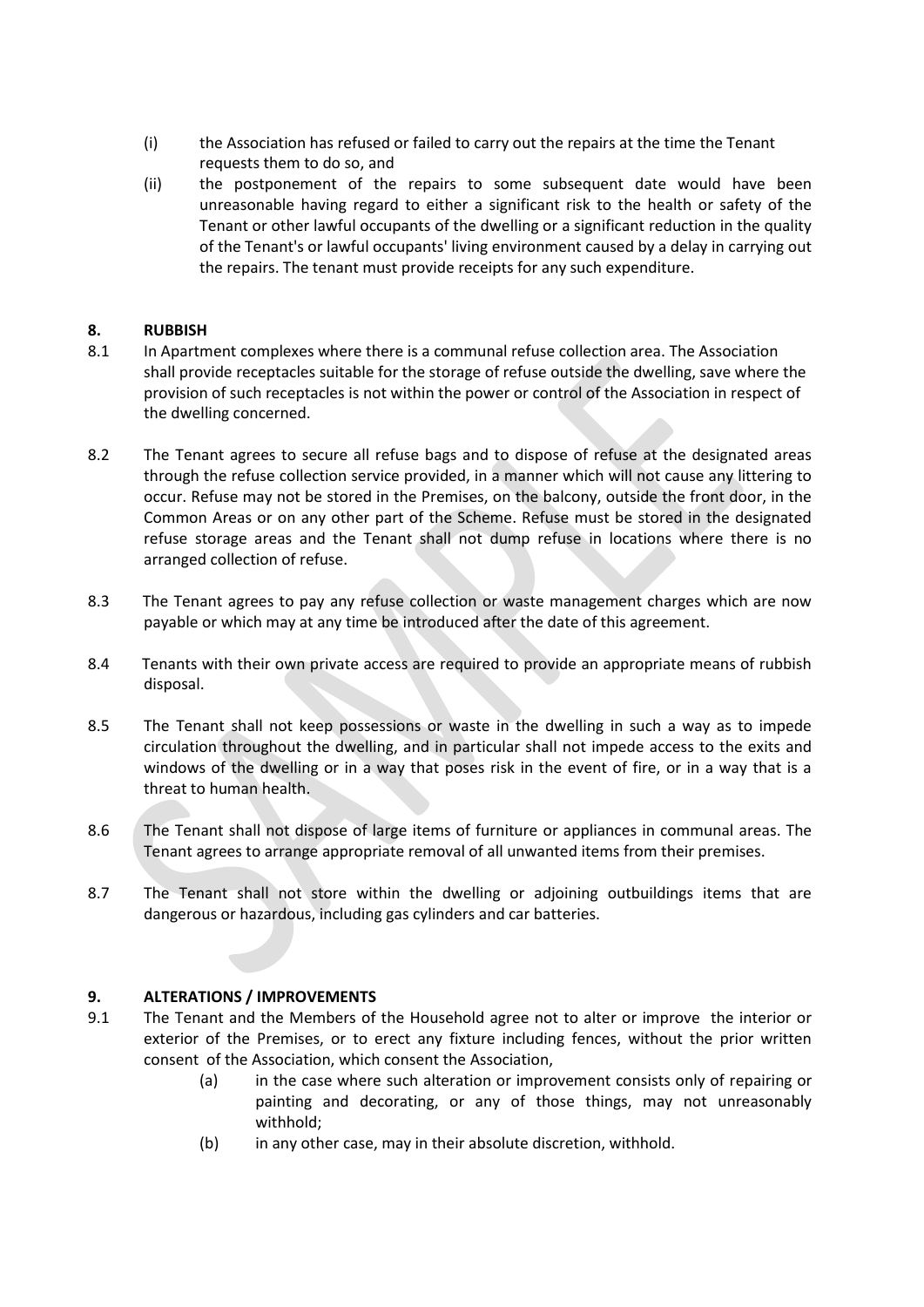9.2 The Tenant agrees to remove any unauthorised alterations, improvements or additions to the Premises, if requested by the Association and to reimburse the Association for any expenses incurred by the Association in removing unauthorised alterations, improvements or additions.

## **10. CONDUCT TOWARDS NEIGHBOURS**

- 10.1 The Tenant agrees that the Tenant or any member of the Tenant's Household, guest or visitor will not cause any nuisance, annoyance or disturbance to the occupier of any neighbouring premises, visitor or any other person, such activity includes the use of substances prohibited by law, all criminal activity, violence or threats, acts of omission, causing obstruction or noise.
- 10.2 The Tenant or any member of their Household or guest or visitor shall not harass or abuse any person by virtue of ethnicity, colour, religion, gender, sexual orientation, age, disability or act in any way to disturb the quiet and peaceful enjoyment of any Tenant, visitor, neighbour, Officer of the Association or individual carrying out work on the instructions of the Trust.
- 10.3 The Tenant or any member of the Household shall not trespass on any other premises or allow trespass to occur on their Premises.
- 10.4 The Tenant shall not behave in an anti-social manner in the dwelling or in the vicinity of the dwelling and the Tenant shall not allow any member of the household or any visitor to behave in an anti-social manner. To behave in an anti-social manner is as defined in the Housing (Miscellaneous Provisions) Act, 1997 and includes behaviour that:
	- (a) constitutes the commission of an offence, being an offence the commission of which is reasonably likely to affect directly the well-being or welfare of others; or
	- (b) to engage in behaviour that causes or could cause fear, danger, injury, damage or loss to any person living, working or otherwise lawfully in the dwelling concerned or its vicinity and, without prejudice to the generality of the foregoing, includes violence, intimidation, coercion, harassment or obstruction of, or threats to, any such person; or
	- (c) to engage, persistently, in behaviour that prevents or interferes with the peaceful occupation by any other person residing in any other dwelling contained in the property containing the dwelling concerned or by any other person residing in a neighbouring dwelling in the vicinity of the dwelling or the property containing the dwelling concerned. This includes the transmission of loud noise or loud music, or any other behaviour, which would be a source of inconvenience to occupants of this dwelling or any neighbouring dwellings or properties.
- 10.5 The Association reserves the right to take legal action against any Tenant or member of their Household and/or guest or visitor who engages in such anti-social behaviour.

#### **11. CONDUCT TOWARDS HOUSEHOLD**

- 11.1 The Tenant agrees that the Tenant or any member of their Household will not threaten or act with violence towards another member of the Household.
- 11.2 The Tenant agrees to obey any court order obliging them to leave the Premises.

#### **12. CONDUCT TOWARDS ASSOCIATION STAFF**

12.1 The Tenant agrees that the Tenant or any member of their Household or any guest or visitor shall not cause any nuisance, annoyance or disturbance or threaten or act with violence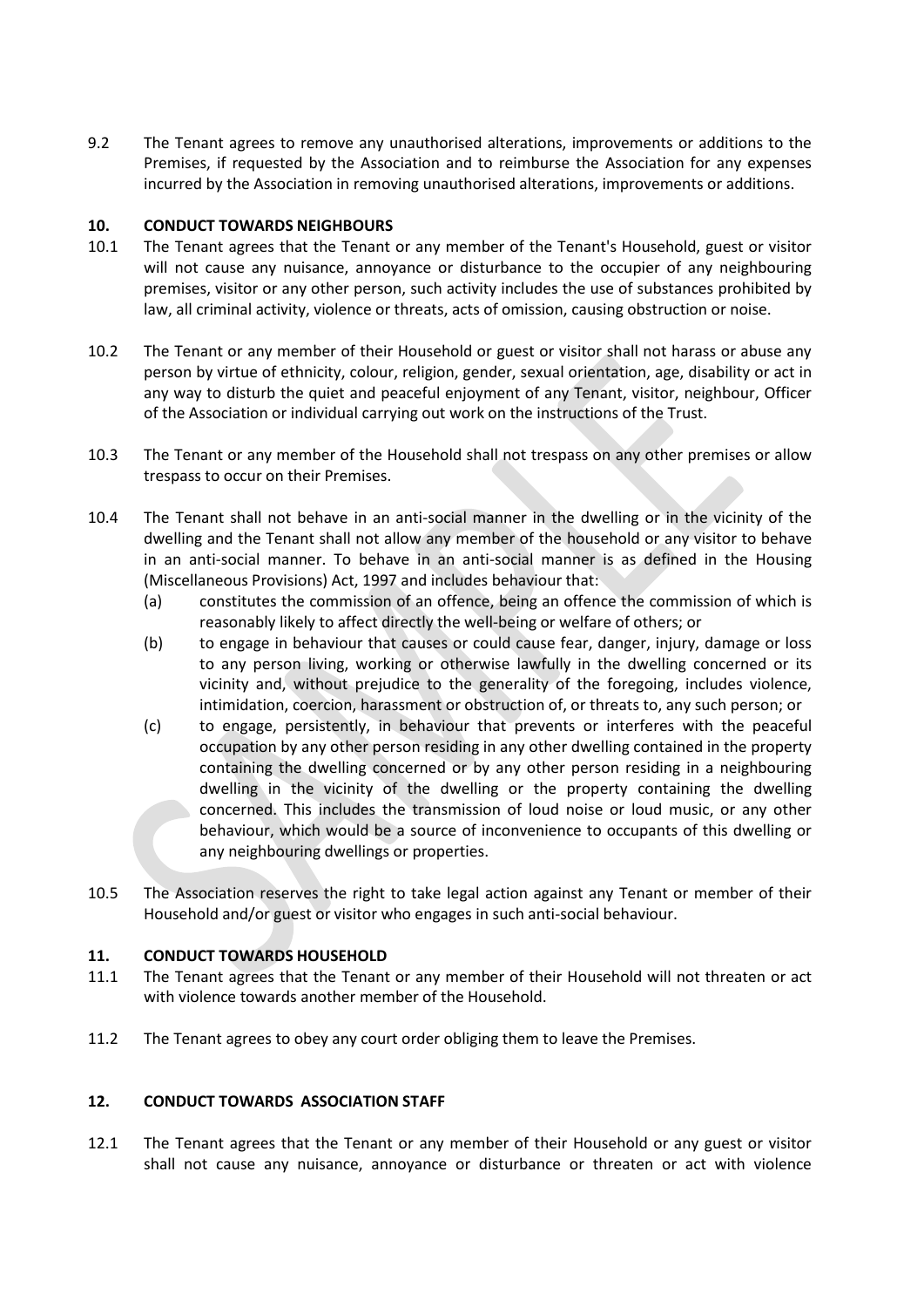towards any Officer or staff member of the Association, or person authorised by the Association to act on behalf of the Association.

#### **13. COMPLAINTS**

- 13.1 The landlord offers a complaints procedure for the tenant to raise any problems they have regarding the tenancy. The complaints policy and procedure is set out in the attached tenant handbook.
- 13.2 If the Association receives from a third party or parties complaints against any Tenant or Tenants the Association will investigate the complaint(s) before taking any action.
- 13.3 If the Association considers that any of the Tenant's obligations in this agreement are not being fulfilled, the Association may give the Tenant details of the alleged breach or breaches and written notice requiring the Tenant to comply with their obligations as set out in the Agreement.
- 13.4 If the dwelling is one of a number of dwellings comprising an apartment complex, where there is a management company in operation. The Association shall forward to the management company any complaint made in writing by the Tenant concerning the performance by the company of its functions in relation to the complex, to forward to the tenant any initial response by the management company to that complaint, and to forward to the tenant any statement in writing made by the management company in relation to that complaint.

#### **14. ABSENCES**

- 14.1 The Tenant shall notify the Association of any absences from the Premises that exceed two consecutive week's duration.
- 14.2 The Tenant shall reside in and occupy the Premises as their only ordinary place of residence during the tenancy and shall not cease to reside in the Premises for a period of more than four consecutive weeks without the prior consent in writing of the Association. If the Tenant ceases to reside in the Premises for a period of more than four consecutive weeks the Association has the right to terminate the tenancy.
- 14.3 The Tenant shall inform the Association of any person(s) remaining in the Premises in a caretaking capacity.

#### **15. ASSOCIATION PROPERTY**

- 15.1 The Tenant shall not cause, or allow to be caused, damage to Association property by wilful neglect, or intentional acts.
- 15.2 The Tenant shall not act in any way, which would allow the Association to incur any liability.
- 15.3 The Tenant shall not act in any way which would cause deterioration to the dwelling, having regard to normal wear and tear, in particular the duration of the tenancy, the extent of occupation of the dwelling and any other relevant factors.
- **16. PETS**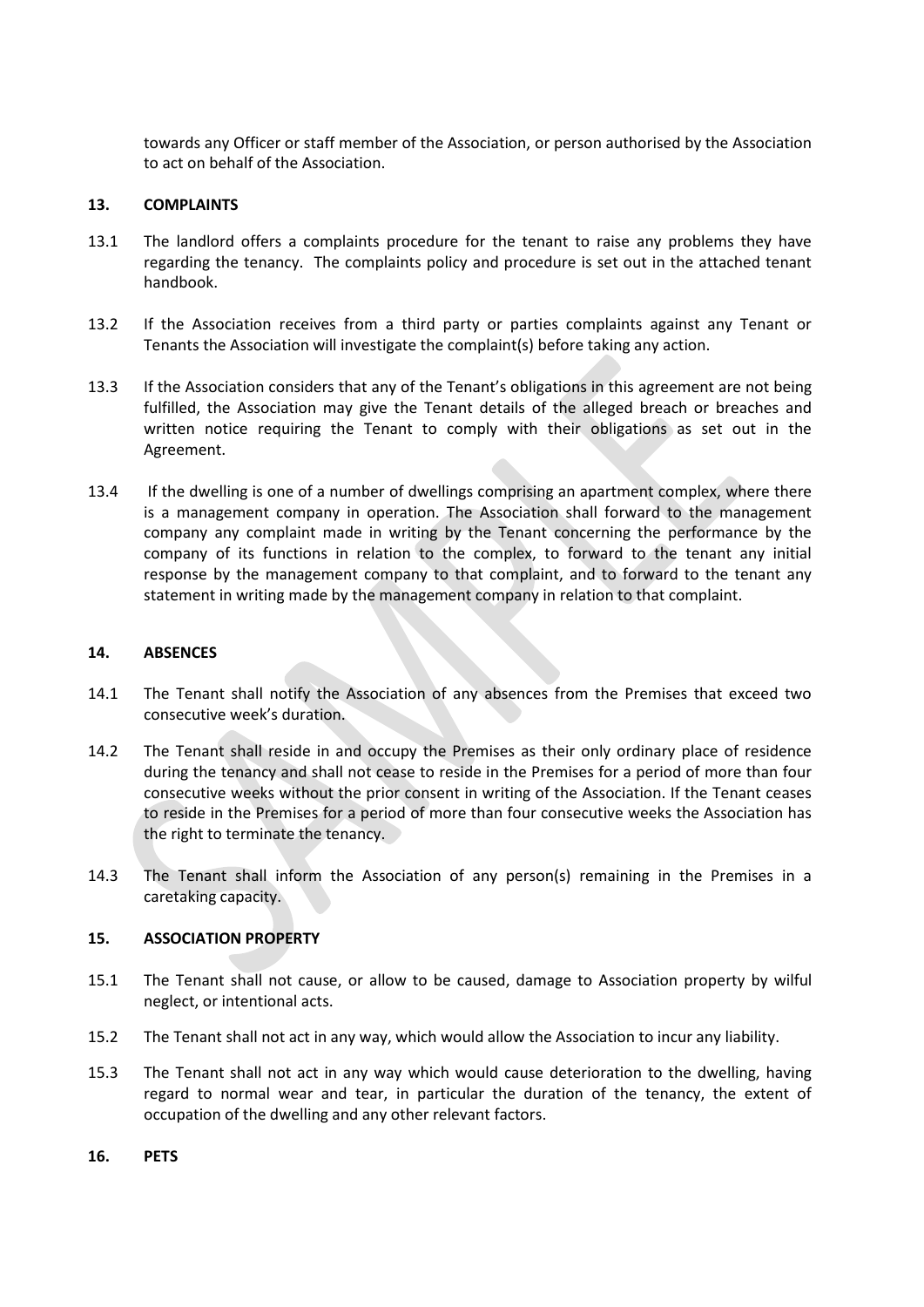- 16.1 The Tenant and/or Members of the Household shall not keep any pets in or about the dwelling except those notified to the Association at the commencement of the tenancy and detailed in the Second Schedule hereto, or additional domestic pets for which prior consent has been sought and given by the Trust.
- 16.2 The Tenant shall not be permitted to keep pets in properties which do not have external private access. Furthermore any restrictions regarding the keeping of pets set down in management company house rules must be adhered to.
- 16.3 The Tenant shall be liable for any damage caused by animals under their ownership and will be responsible for the collection and disposal of any of the animal's excretory matter.
- 16.4 The pet owner must comply with all legislation governing the ownership of domestic pets.
- 16.5 The Tenant shall not keep any poultry, pigs, goats, horses, birds or other animals (other than domestic pets which are not likely to create a nuisance or become a source of annoyance) on the Premises. If domestic pets are notified and approved by the Association the Tenant shall ensure that no nuisance is thereby caused and the sheds, shelters or yards where such domestic pets are housed shall be properly constructed, paved and drained. All domestic pets shall be kept under control, confined or tied.
- 16.6 In particular the Tenant must adhere to the rules in relation to the keeping of the following breeds as set out in Article 5.1 of the Control of Dogs Regulations, 1998.
	- (i) American Pit Bull Terrier;
	- (ii) Bulldog;
	- (iii) Bull Mastiff;
	- (iv) Doberman Pinscher;
	- (v) English Bull Terrier;
	- (vi) German Shepherd (Alsatian);
	- (vii) Japanese Akita;
	- (viii) Japanese Tosa;
	- (ix) Rhodesian Ridgeback;
	- (x) Rottweiler;
	- (xi) Staffordshire Bull Terrier;

(xii) And to every dog of the type commonly known as a Ban Dog (or Bandog), and to every other strain or cross of every breed or type of dog described in Article 5.1 of the aforesaid Regulations.

A tenant shall not permit any dog to which article 5.1 applies to be in a public place unless such dog is:—

(i) securely muzzled; and

(ii) being led by a sufficiently strong chain or leash, not exceeding two metres in length, by a person over the age of sixteen years who is capable of controlling the said dog.

#### **17. COMMUNAL FACILITIES**

- 17.1 The Tenant agrees to comply with the rules and regulations of the Association, including rules and regulations introduced after the date of this Agreement, with regard to the use of the Communal Facilities. The Association reserves the right to change the type and/or use of the Communal Facilities at any time.
- 17.2 If the dwelling or one of a number of dwellings is a multi-unit development, with a Management Company in operation the Tenant and all other occupants shall abide by the House Rules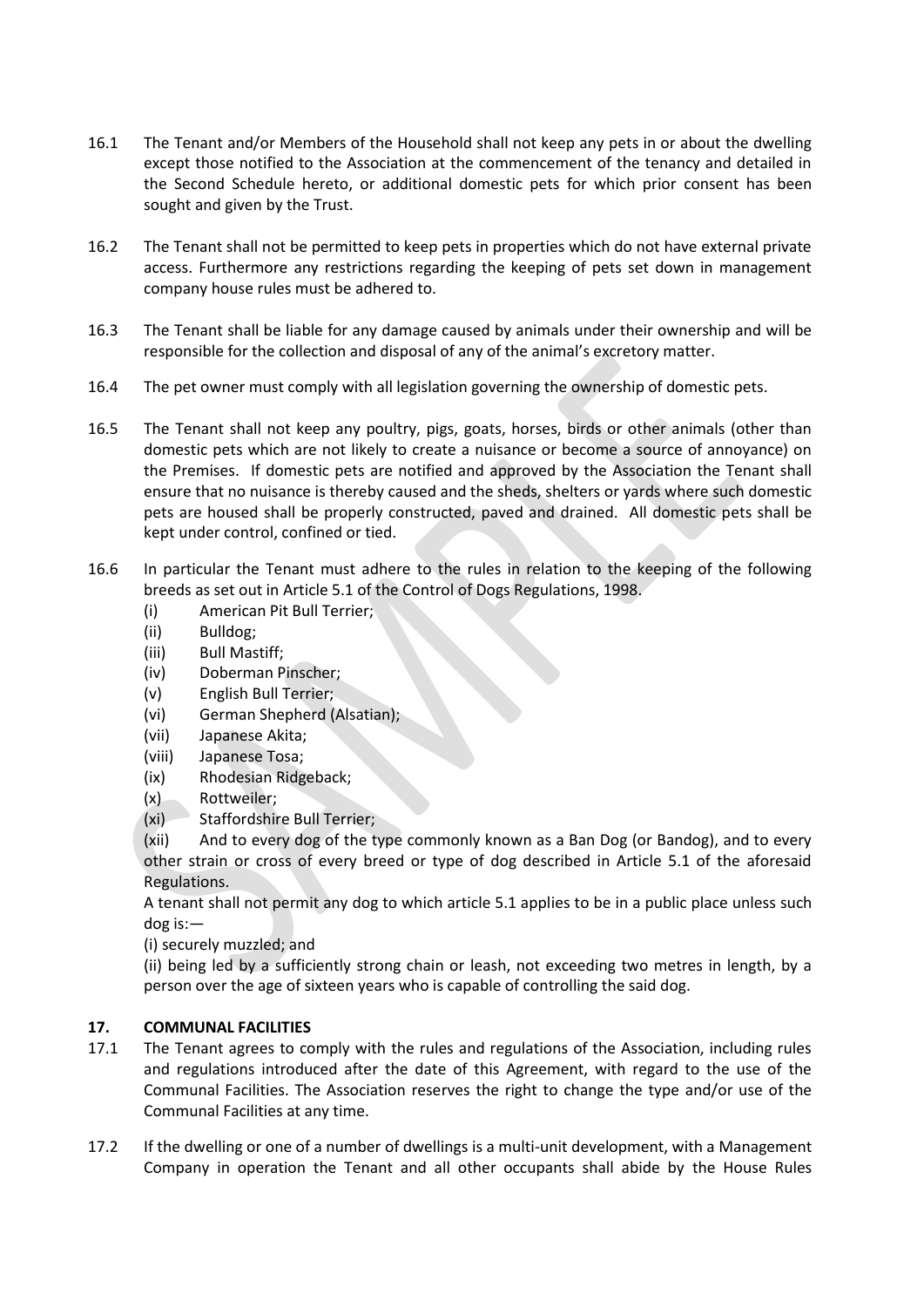provided by the said Management Company in relation to the quiet enjoyment of the multi-unit development. ( a copy of the relevant house rules are attached)

## **18. OBLIGATION TO PARTICIPATE IN ANY TENANCY SUPPORT OR CARE SUPPORT PROGRAMME**

18.1 Where the tenancy is accompanied by a tenancy support or care support programme, the tenant shall participate in the tenancy support or care support programme. Not participating in such a tenancy support or care support programme when requested by the Association represents a breach of this Tenancy Agreement and may lead to a termination of the tenancy by the Association

#### **19. BREACH OF THIS AGREEMENT**

- 19.1 A breach of any term of this agreement by a Member of the Household will be deemed to be a breach of this Agreement by the Tenant. The Association has the right to terminate this agreement for any such breach.
- 19.2 The Tenant shall be liable for all costs (including debt recovery Legal Fees) which may be incurred by the Association as a result of any breach of this Agreement by the Tenant.

## **20. PROBATIONARY PERIOD / NOTICE / TERMINATION**

- 20.1 During the Probationary Period (first 6 months of a tenancy), the Association may without specifying a reason terminate this Agreement by the service of four weeks' notice of termination in writing to the Tenant.
- 20.2 The Tenant shall acquire security of tenure under Part 4 of the Residential Tenancies Act, 2004, as amended, after they have occupied the dwelling under a tenancy for a period of 6 months from the start of this Tenancy. Once the Tenant has been in occupation of the dwelling for six months, the Tenant is entitled to remain in the property for a further five and a half years.
- 20.3 Once a further Part 4 tenancy commences, the Association will only be entitled to terminate the tenancy on one of the termination grounds in accordance with Section 34 of the Residential Tenancies Act, 2004 as amended by Section 28 of the Residential Tenancies (Amendment) Act, 2015.
- 20.4 Where a tenant has acquired Part 4 security of tenure as provided by the Residential Tenancies Act, as amended, the Association may terminate the Tenancy in accordance with the Residential Tenancies Act by serving a valid notice of termination where:
	- 20.4.1 the dwelling is no longer suitable to the accommodation needs of the Tenant and the other occupants having regard to the number of bed spaces and the size and composition of the occupying household. Where the Association seeks to avail of this provision, it will be in accordance with paragraph 2 of the Table to Section 34 of the Residential Tenancies Act, 2004 as amended by Section 28(b) of the Residential Tenancies (Amendment) Act, 2015.
	- 20.4.2 the Association intends to transfer its interest in the dwelling, for full consideration, within three months of the termination of the tenancy. Where the Association seeks to avail of this provision, it will be in accordance with paragraph 3 of the Table to Section 34 of the Residential Tenancies Act, 2004 as amended by Section 28(c) of the Residential Tenancies (Amendment) Act, 2015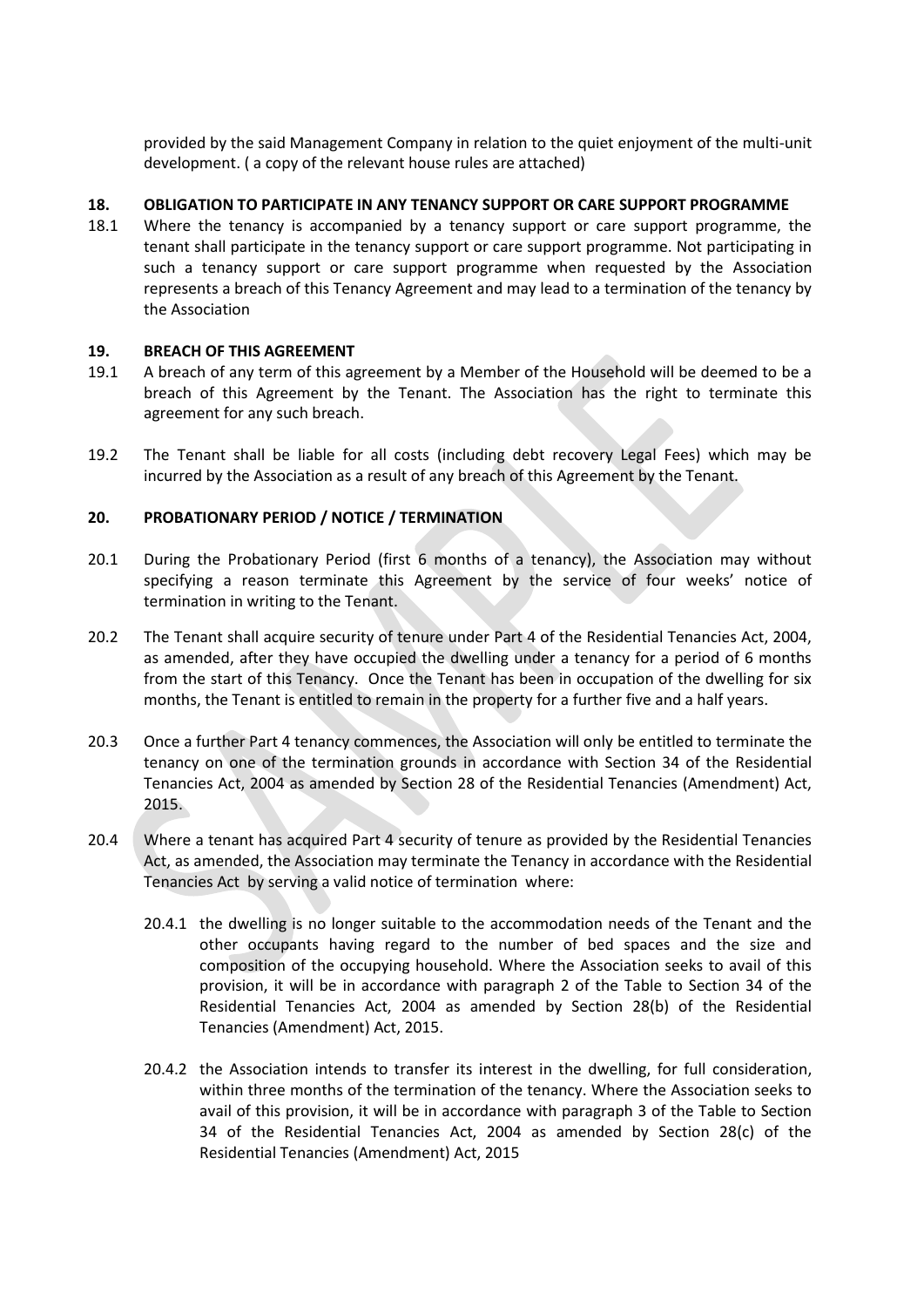- 20.4.3 vacant possession is necessary to carry out refurbishment or renovation of the dwelling or the property containing the dwelling. Where the Association seeks to avail of this provision, it will be in accordance with paragraph 5 of the Table to Section 34 of the Residential Tenancies Act, 2004 as amended by Section 28(e) of the Residential Tenancies (Amendment) Act, 2015
- 20.4.4 the Association intends to change the use of the dwelling or the property containing the dwelling from that of a residential dwelling. Where the Association seeks to avail of this provision, it will be in accordance with paragraph 6 of the Table to Section 34 of the Residential Tenancies Act, 2004 as amended by Section 28(f) of the Residential Tenancies (Amendment) Act, 2015
- 20.5 The Association may terminate the tenancy where the Tenant has failed to comply with an obligation under the Residential Tenancies Acts or this Tenancy Agreement and the Tenant has failed to rectify the breach after having been notified in writing of the breach by the Trust
- 20.6 The Association may at its absolute discretion withdraw a Notice of Termination issued for any breach of this Agreement provided the breach is immediately rectified by the Tenant and no further breach occurs.
- 20.7 Where the tenancy is being terminated by the Association by reason of the failure of the Tenant to comply with any of the obligations of the tenancy, the period of notice to be given by the Association shall be:
	- 20.7.1. **7 days**, if the tenancy is being terminated by reason of the behaviour of the tenant, or any occupant in the tenancy that is behaviour such as that set out at 10.4(a) and 10.4(b) herein or behaviour that is threatening to the fabric of the dwelling or the property containing the dwelling;
	- 20.7.2 **28 days,** if the tenancy is being terminated for any other reason (but not a failure to pay an amount of rent due), or if it is for the reason of a failure to pay an amount of rent, service charge, charge or tax due and the tenant has been notified in writing by the Association that an amount of rent, service charge, charge or tax due has not been paid and 14 days elapse from the receipt of that notice without the amount concerned having been paid to the Trust.
- 20.8 Where the breach relates to a failure to pay rent, the Association may terminate the tenancy after a period of 14 days has elapsed from service of the notification of the amount of rent due. For the purpose of clarity, the notification referred to in this Clause is not required where the Tenant has committed an act which merits a 7 day Notice of Termination as provided for in Clause 20.6.1 herein.
- 20.9 Where the tenancy is being terminated by the Tenant by reason of the failure of the Association to comply with any of the obligations of the tenancy, the period of notice to be given by the Tenant shall be:
	- 20.9.1. **7 days**, if the tenancy is being terminated by reason of the behaviour of the Association that poses an imminent danger of death or serious injury or imminent danger to the fabric of the dwelling or the property containing the dwelling, or;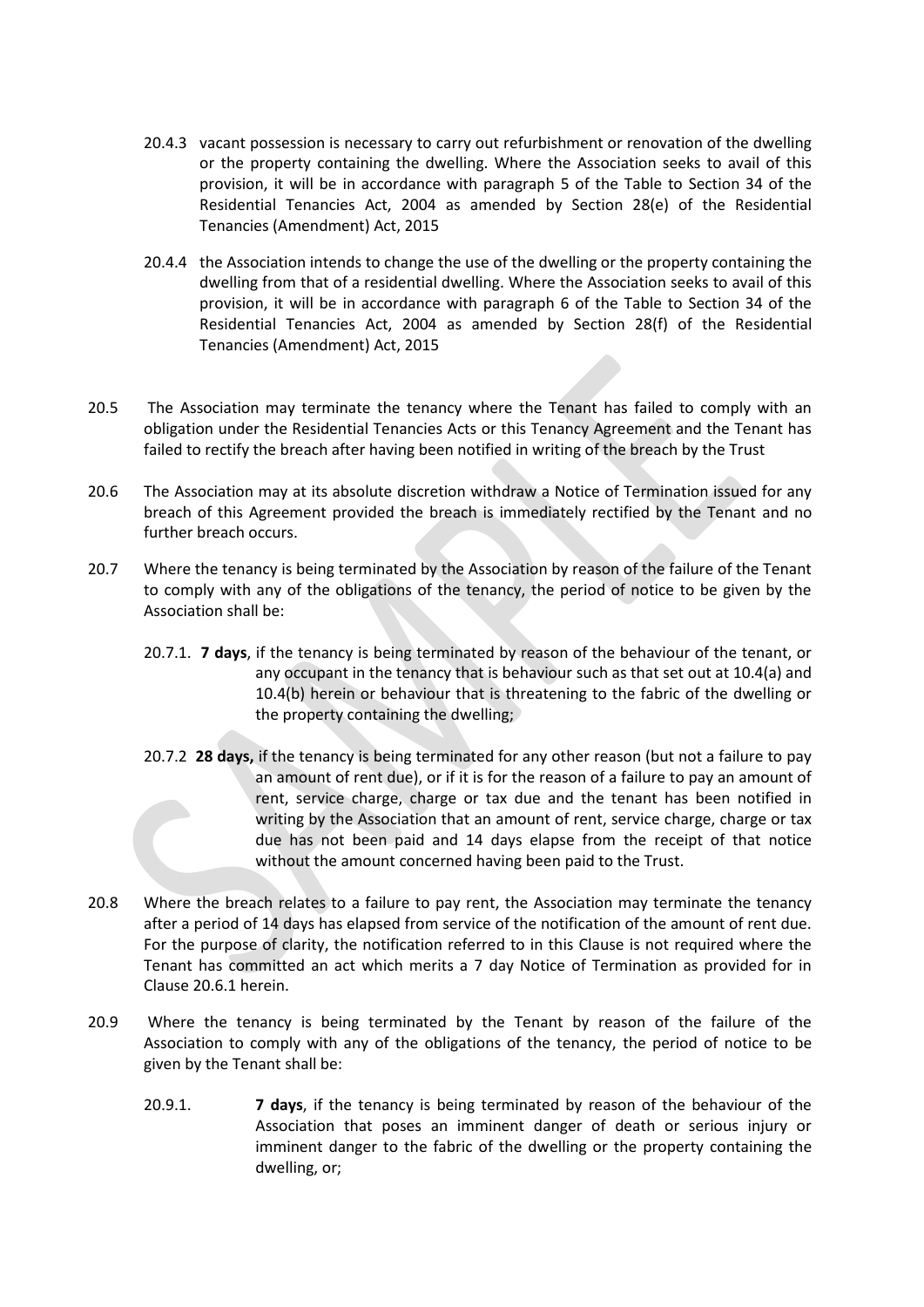- 20.9.2 **28 days** if the tenancy is being terminated for any other reason, provided that the Tenant has informed the Association in writing of the failure and the Association does not remedy the failure within a reasonable time after being so notified.
- 20.10 The Association and the Tenant may agree to terminate the tenancy on agreement and for a lesser period of notice so long as this agreement is reached at the time that one party of the other seeks to terminate the tenancy.
- 20.11 On termination of the tenancy the Tenant will deliver up to the Association the Premises in a good and Tenantable condition, the Tenant will remove all their belongings and all the Tenant's property and make good any damage caused by the removal of fittings, they will secure the Premises and hand up the keys to an officer or representative of the Association.
- 20.12 If the Tenant fails to remove the Tenant's property from the Premises and/or Scheme at the end of the tenancy, the Association shall not be liable for the storage or retention of the Tenant's property. The Association shall remove and dispose of the Tenant's property in such manner as the Association deems fit.
- 20.13 The Tenant confirms that he does not have any legal or equitable interest or any ownership in the Premises.

## **21. NOTICES**

- 21.1 Save for the notice periods provided at Clause 20.6 herein, the notice periods as set out in Section 66 of the Residential Tenancies Act, 2004 as amended by Section 31 of the Residential Tenancies (Amendment) Act, 2015 (or as amended by any subsequently amending legislation) will apply where the Association seeks to terminate the Tenancy on grounds other than a breach of tenancy obligations by the Tenant;
- 21.2 Save for the notice periods provided at Clause 20.8, unless the Tenant seeks to terminate the Tenancy due a failure by the Association to comply with their obligations under the Tenancy Agreement or under the Acts, the notice periods as set out in Section 66 of the Residential Tenancies Act, 2004 as amended by Section 31 of the Residential Tenancies (Amendment) Act, 2015 (or as amended by any subsequently amending legislation) will apply.

#### 21.3 **VALIDITY AND SERVICE OF NOTICES**

- 21.3.1 Any Notice of Termination to be given hereunder must;
	- (a) be in writing (a text/email is not permitted).
	- (b) be signed by the landlord (or an authorised agent)
	- (c) specify the date of the notice
	- (d) specify the required notice period. (The notice period will depend on the length of the tenancy and the reason for issuing the notice)
	- (e) state the reason for the breach of obligation as contained in section 34 of the Act If the tenancy has been held for over 6 months.
	- (f) specify the termination date. (The day that is to be specified as the termination date is the last day of the notice period. The notice period starts on the day following service of the notice of termination)
	- (g) state that the Tenant has a whole of 24 hours to vacate the property at the end of the notice period.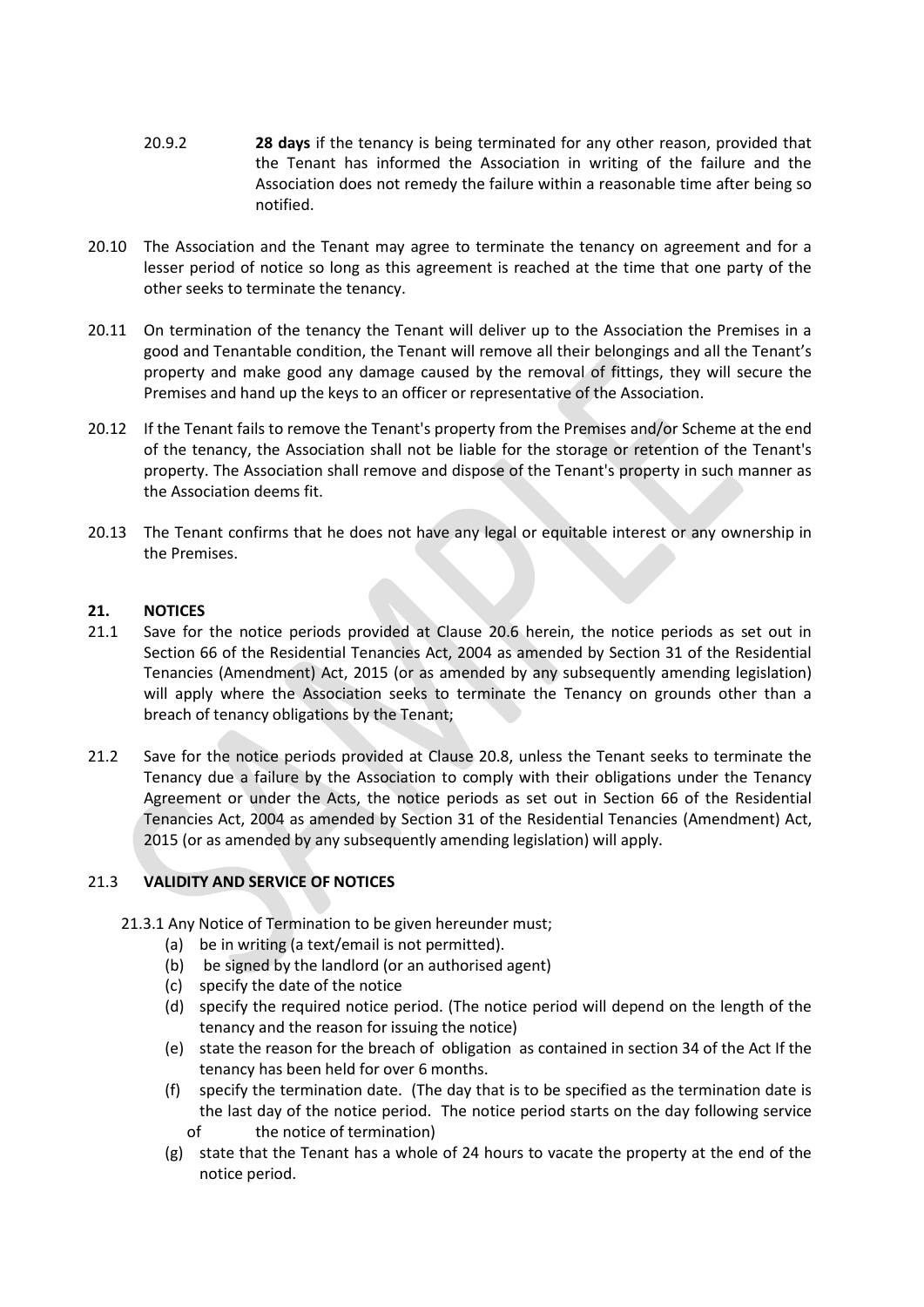(h) state that any issue as to the validity of the notice may be referred to the Residential Tenancies Board within 28 days of the receipt of the notice.

21.3.2 The Notice of Termination may be served in one of the following ways:

- (a) by leaving the Notice at the dwelling;
- (b) by sending it by pre-paid ordinary post to the Tenant or Tenants to be served, and in the case of a joint tenancy to any one of the joint Tenants, at the address of the Premises herein, or such other address as the Tenant or Tenants shall have previously communicated in writing to the Association, and any such notice sent by post shall be deemed to have been delivered at the expiration of three days from the date of posting;
- (c) by delivery by hand to the address of the Tenant or Tenant to be served; and in the case of a joint tenancy to any one of the joint Tenants, at the address of the Premises herein or such other address as the Tenant or Tenants shall have previously communicated in writing to the Association, and any such notice shall be deemed to have been delivered at the expiration of one day from the date of delivery;
- (d) where it appears that no person is in actual occupation of the Premises, by affixing it in a conspicuous position on the outside of the dwelling or the property containing the dwelling.

## **22. POSSESSION**

- 22.1 Following the termination of the Tenancy, the Tenant shall peaceably and quietly deliver up possession of the dwelling to the Association.
- 22.2 The Association shall have a right to re-enter upon and resume possession of the dwelling for breach, non-performance or non-observance of any of the provisions of the Tenancy Agreement.
- 22.3 If it appears to the Association that the Tenant has abandoned the property for longer than 28 days and rent has not been paid for this period, the Association may serve an Abandonment Notice giving the Tenant 28 days to confirm whether or not they intend to occupy the property again. Where confirmation is not received within the specified period the Association reserves the right to issue a Notice of Termination and take possession of the property after the Notice of Termination period expires. The minimum Notice of Termination period will be 28 days notice. If the Tenant has failed to remove the Tenant's property from the Premises and/or Scheme at the end of this period, the Association shall not be liable for the storage or retention of the Tenant's property. The Association shall remove and dispose of the Tenant's property in such manner as the Association deems fit.
- 22.4 The failure or refusal of the Tenant to deliver possession of the premises to the Association at the end of the tenancy will, without prejudice to any legal right or course of action, the Association is entitled to institute proceedings to recover possession of the dwelling.

#### **23. DEPOSIT**

.

23.1 After the Tenant has vacated the dwelling, the Association shall return or repay promptly any rent or utility deposit paid by the tenant to the Association on entering into the agreement for the tenancy, subject to any deductions made from the deposit to satisfy any deficit in the payment of rent, or any other charges or taxes payable by the tenant in accordance with the lease, or any amount withheld to repair damage caused by the Tenant to the dwelling.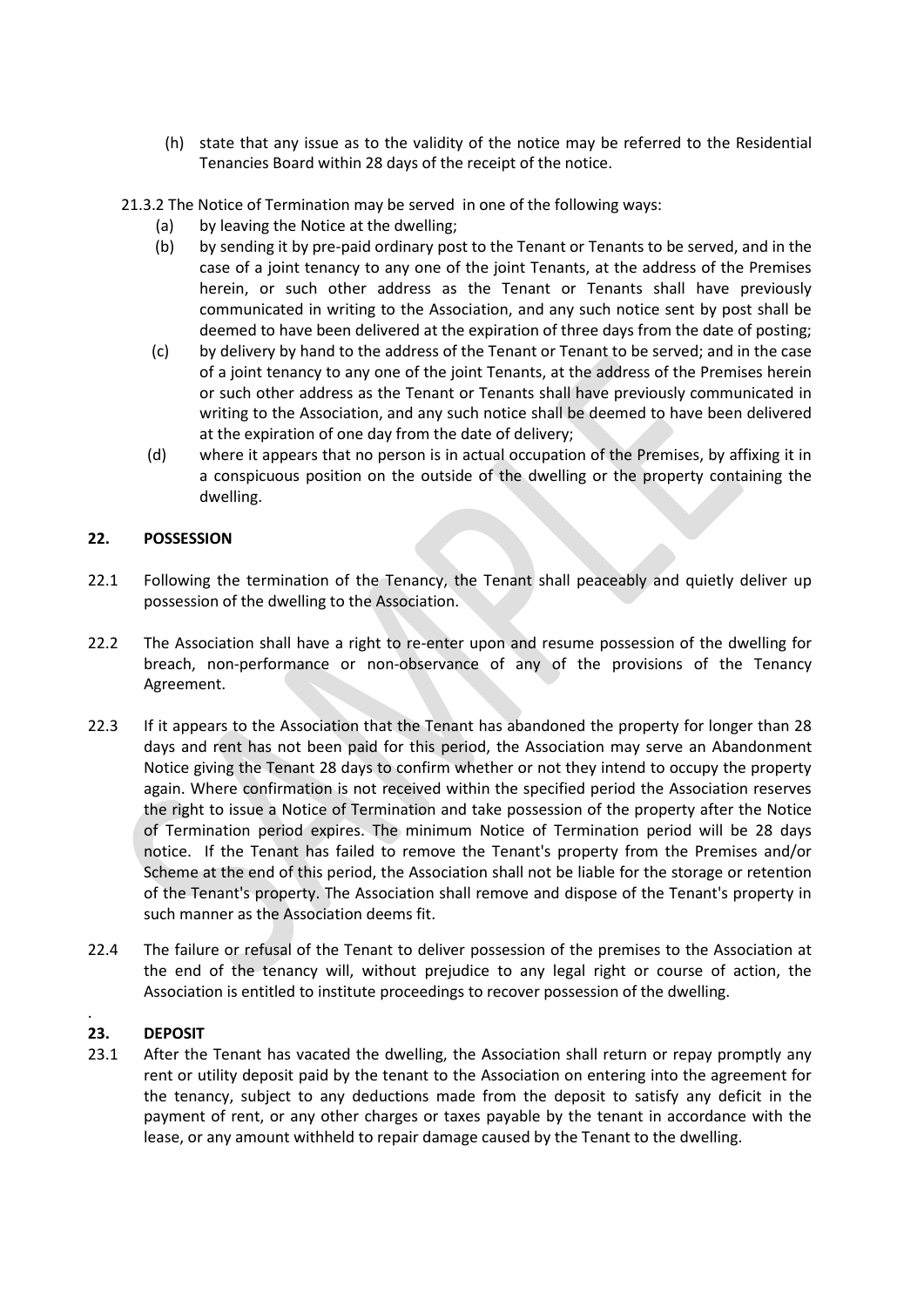- 23.2 Once the relevant provisions of the Residential Tenancies (Amendment) Act, 2015 are commenced, the Association is obliged to remit any rent deposit to the Residential Tenancies Board when registering the tenancy. At the end of a tenancy, the Association applies for an amount, or all, of a deposit in event of default, the Association shall also serve notice of this application to the Tenant.
- 23.3 Where no deposit has been paid, the Association is obliged to provide a statement, in the prescribed form, stating that the tenant has not paid a deposit and that no deposit is available to provide for a default at the end of the tenancy.

## **24. BUY BACK OF PROPERTY**

- 24.1 After a period of 5 years from the commencement of the tenancy, the tenant's named in this tenancy agreement may apply to the Association to purchase the property. The purchase price will be determined by an open-market valuation and cannot be less than what the Association paid for the property.
- 24.2 The relevant terms and conditions which must be met to buy back the property are set down in the Association's policy and procedures.

## **25. HOUSING (RENT BOOKS) REGULATIONS 1993**

25.1 The Association confirms and the Tenant acknowledges that the information required under the Housing (Rent Books) Regulations, 1993 made under the Housing (Miscellaneous Provisions) Act 1992 is set out in the First Schedule hereto and that this agreement constitutes the Rent Book for the purposes of the regulations.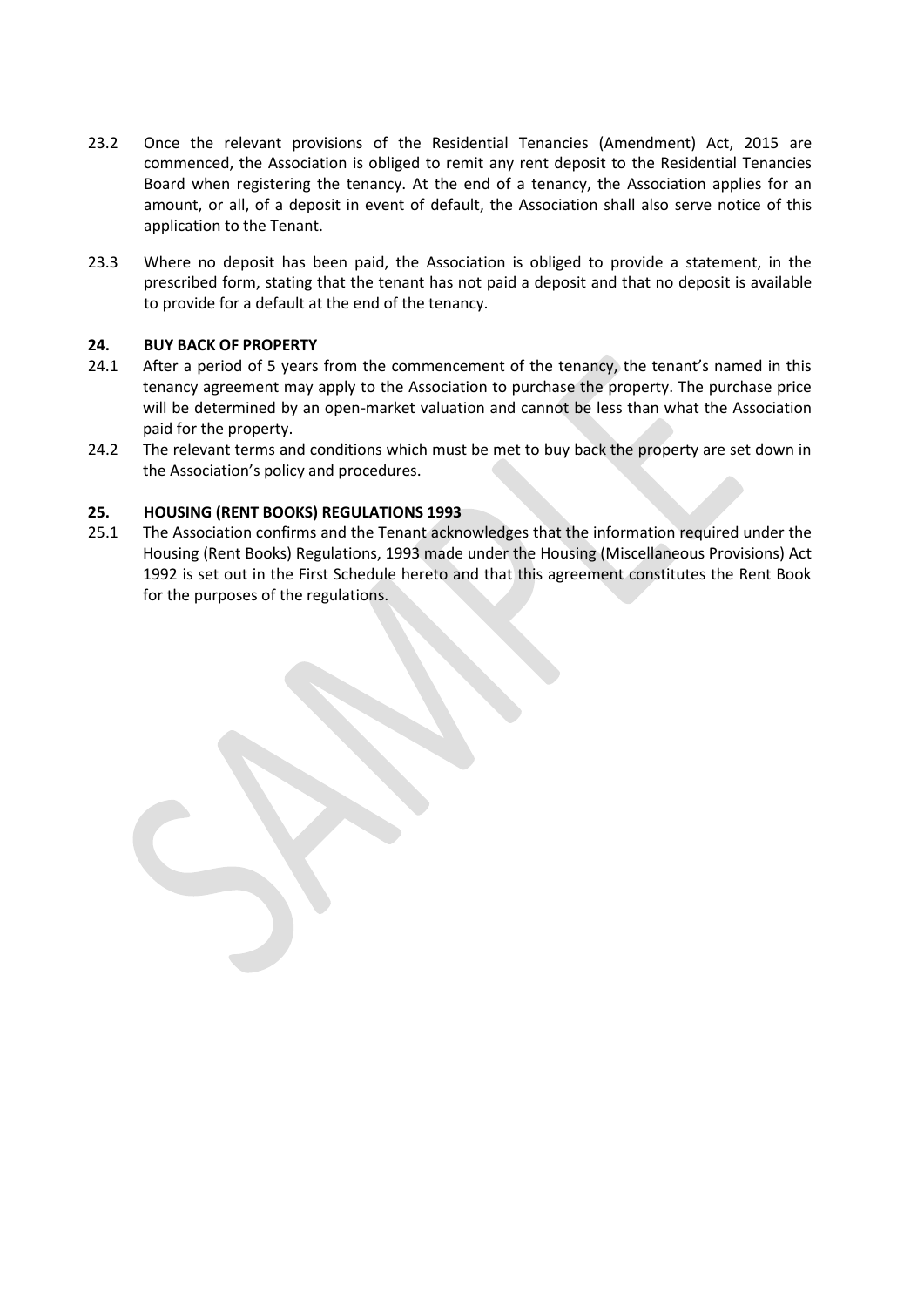#### **FIRST SCHEDULE**

#### **STATEMENT OF INFORMATION REQUIRED UNDER THE HOUSING (RENT BOOKS) REGULATIONS, 1993**

1. This statement of information is included in the rent book in accordance with the Housing (Rent Books) Regulations, 1993 and 2010. It does not purport to be a legal interpretation.

2. The tenant of a house is, unless otherwise expressly provided for in a lease, entitled to quiet and peaceable enjoyment of the house without the interruption of the landlord or any other person during the term of the tenancy for so long as the tenant pays the rent and observes the terms of the tenancy.

3. Notice of termination of a tenancy must be in writing and must be made in accordance with the provisions of the Residential Tenancies Acts 2004 as amended.

4. The landlord is prohibited from impounding the goods of a tenant to secure recovery of rent unpaid.

5. The landlord is obliged to provide a tenant with a rent book for use throughout the term of the tenancy. The landlord must enter the particulars relating to the tenancy in the rent book, and, in the case of a new tenancy, complete the inventory of furnishings and appliances supplied with the house for the tenant's exclusive use.

6. The landlord is obliged to keep the particulars in the rent book up to date. Where the rent or any other amount due to the landlord under the tenancy is handed in person by the tenant, or by any person acting for the tenant, to the landlord, the landlord must, on receipt, record the payment in the rent book or acknowledge it by way of receipt. Payments not handed over directly, for example those made by bankers order or direct debit, must, not more than 3 months after receipt, either be recorded by the landlord in the rent book or acknowledged by way of statement by the landlord to the tenant.

7. The tenant is obliged to make the rent book available to the landlord to enable the landlord to keep the particulars in it up to date.

8. The landlord of a rented house is obliged to ensure that the house complies with the minimum standards of accommodation laid down in the Housing (Standards for Rented Houses) Regulations 2008 ( [S.I. No. 534 of 2008](http://www.irishstatutebook.ie/2008/en/si/0534.html) ). The Regulations do not apply to houses let for the purpose of a holiday, housing authority demountable houses and communal type accommodation provided by the Health Service Executive and certain approved non-profit or voluntary bodies. With the exception of Article  $8 -$  Food Preparation, Storage and Laundry — the Regulations also apply to houses let by housing authorities and by voluntary bodies. The standards relate to structural condition, the provision of sanitary, heating and refuse facilities, food preparation, storage and laundry, availability of adequate lighting and ventilation, fire safety and the safety of electricity and gas installations.

9. The duties of a landlord referred to in paragraphs 5 to 8 above may be carried out on the landlord's behalf by a duly appointed agent. Any reference in this statement to 'house' includes a flat or maisonette. 10. Copies of the Housing (Rent Books) Regulations 1993, the Housing (Standards for Rented Houses) Regulations 2008 and the Housing (Standards for Rented Houses) (Amendment) Regulations 2009 may be purchased from the Government Publications Sale Office, from the housing authority or obtained online. 11. Responsibility for the enforcement of the law relating to rent books and standards rests with the

housing authority for the area in which the house is located. The name, address and telephone number of the relevant housing authority is as follows:

**Local Authority : Address: Telephone:**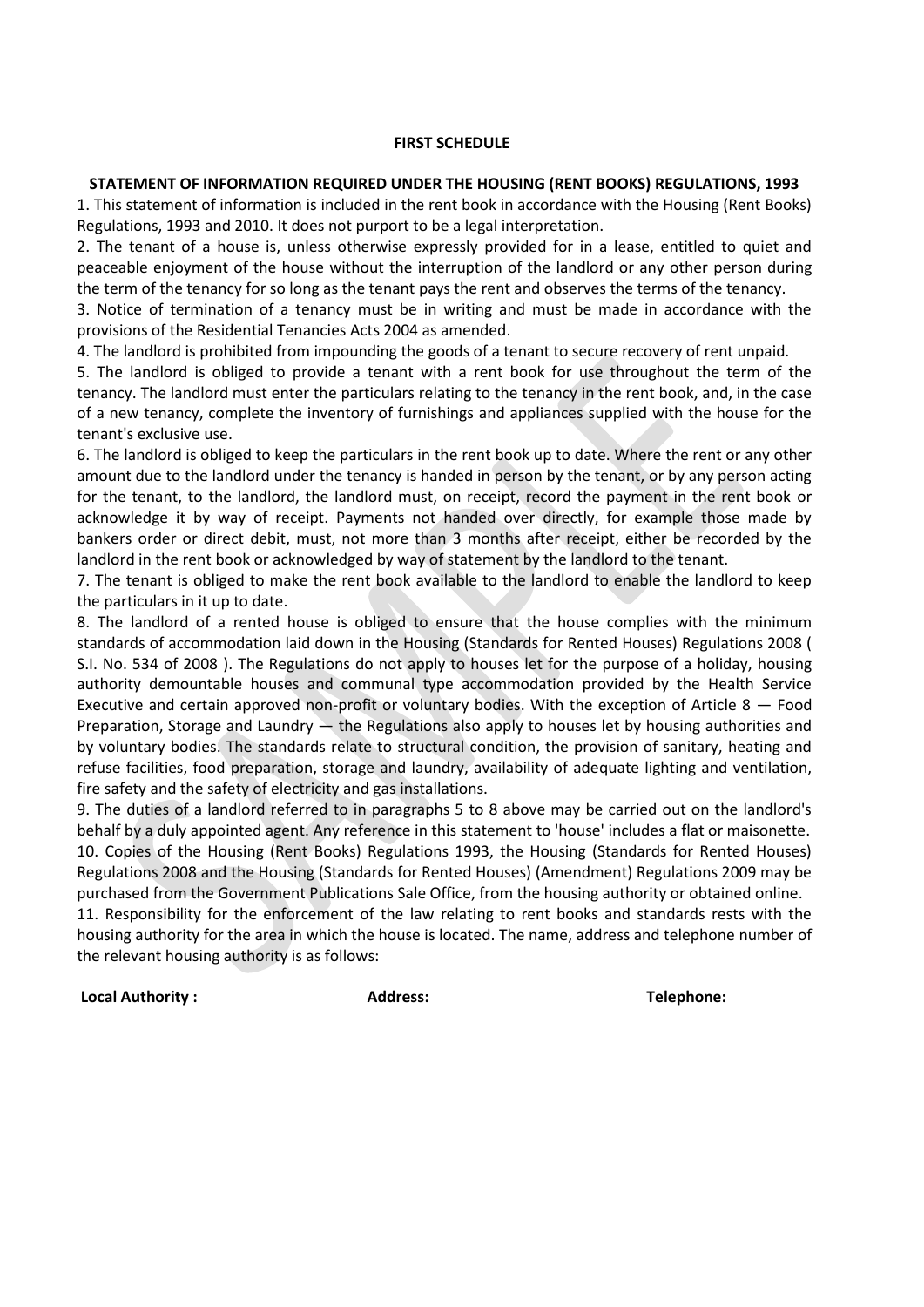## **APPENDIX 1 LIST OF REPAIR OBLIGATIONS OF THE LANDLORD AND TENANT**

The Association is responsible for maintaining the interior and the exterior of the dwelling in good condition and to carry out repairs to fixtures and fitting that it provided to the dwelling.

The Association may also ask the tenant to pay for any damage beyond normal wear and tear that the tenant or any other occupant has caused to the dwelling or to its fixtures and fittings.

The tenant, or any occupant, shall not act in such a way as to cause damage to the dwelling, except for normal wear and tear. The tenant should report to the landlord any repairs that need to be carried out to the dwelling. The tenant is responsible for all repairs needed to their own possessions or items supplied by the tenant.

Except where the damage is caused by the tenant, the Association is responsible for the following:

- a. **External (where the dwelling is one of a number of dwellings in a multi-unit development, these responsibilities will fall on the owners' management company)**
	- i. Structure and exterior of buildings
	- ii. roof leaks
	- iii. external cracks
	- iv. chimney stacks/pots & cowls
	- v. downpipes, gutters, external pipes
	- vi. paths, driveways, steps
	- vii. boundary walls & fences
	- viii. communal areas
	- ix. open spaces, paths & roads (unless taken in charge by Council)
	- x. Painting of external houses
	- xi. Door entry systems
- **b. Provision of services (where the dwelling is one of a number of dwellings in a multiunit development, these responsibilities will fall on the owners' management company)**
	- i. Means of supplying water, gas and electricity to the dwelling
	- ii. Fixed source of space heating
	- iii. Primary source of heating of water
	- iv. Communal lighting (unless taken in charge by Council or the dwelling is one of a number of dwellings in a multi-unit development)
	- v. Unblocking drains and sewers
	- vi. Waste receptacles
- **c. Plumbing**
	- i. Servicing of boilers
	- ii. Repair of boilers & hot water tanks
	- iii. Heating/Hot water pumps & timers
	- iv. Radiators
	- v. Electric shower (unit only)
	- vi. Sinks and wash hand basins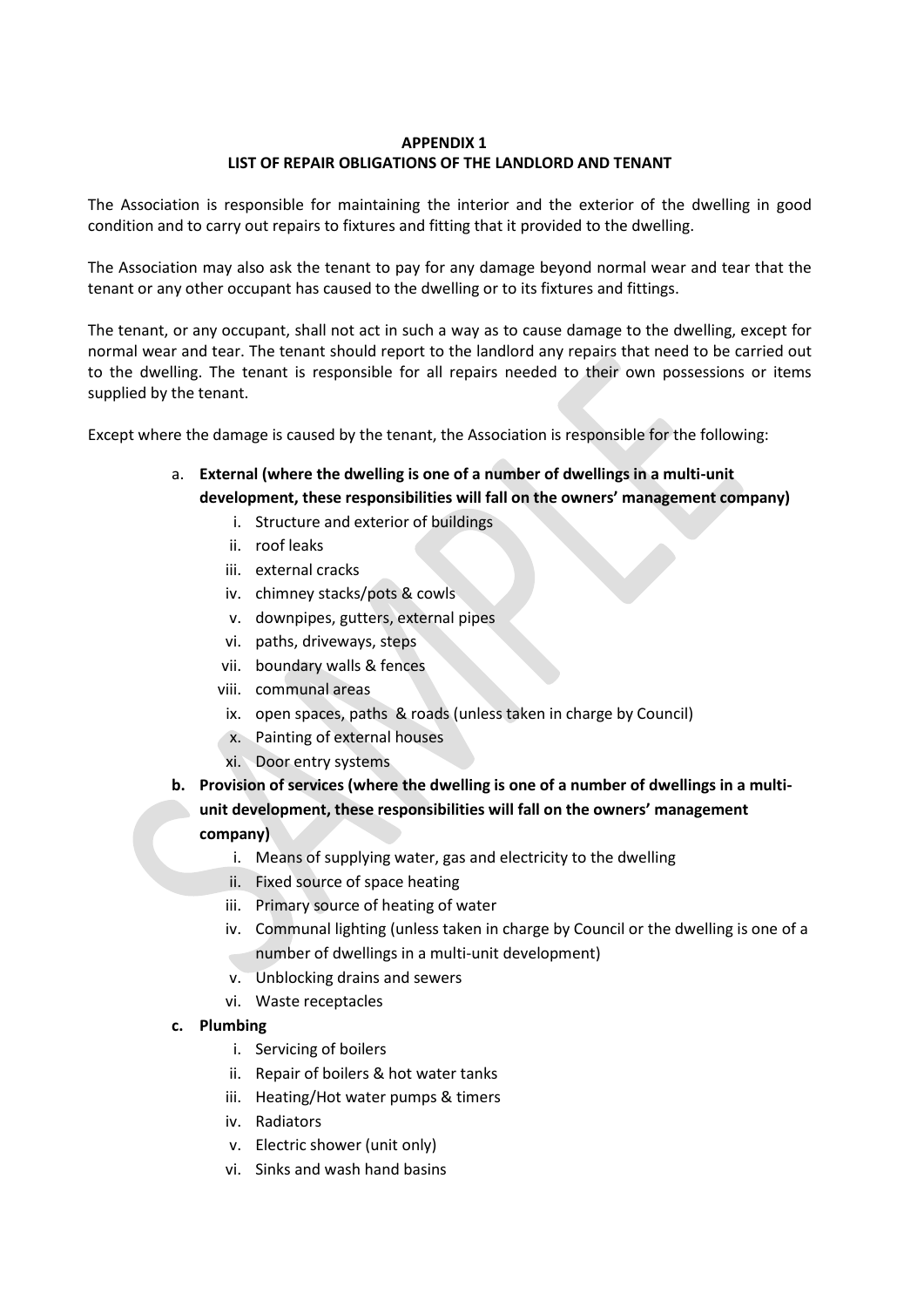- vii. Toilet bowl & cistern
- viii. Repairs to burst pipes (except where the dwelling is one of a number of dwellings in a multi-unit development)

## **d. Electrical**

- i. Wiring, sockets & switches
- ii. Fuse board/circuit breaker
- iii. A fire blanket and either a mains-wired smoke alarm or at least two 10-year self-contained battery-operated smoke alarms. Carbon monoxide alarms. If the dwelling is part of a multi-unit building, the landlord will provide emergency lighting in all common areas and an emergency evacuation plan.

## **e. Other**

- i. Internal & external doors and frames
- ii. Window frames and glazing
- iii. Cleaning chimneys

## **f. Internal**

i. Adequate means of ventilation inside the house

ii. Repairing fixtures and fittings that were provided to the dwelling by the landlord.

## **The tenant is responsible to maintain the following:**

- i. The tenant shall repair and maintain any item that belongs to the tenant or that the tenant provided to the dwelling;
- ii. The tenant shall ensure that dwelling is regularly cleaned;
- iii. The tenant shall not cause any damage to the dwelling, its fixtures and fittings and to pay the landlord for the costs of repairing damage the tenant has caused, beyond normal wear and tear;
- iv. If there is a garden or outdoor area, the tenant shall cut the grass and maintain the area in a good standard of repair;
- v. The tenant is responsible for the installation of fixtures and fittings, such as dishwashers, washing machines and cookers, where they are not provided by the landlord
- vi. The tenant shall replace light bulbs during the tenancy;
- vi. The tenant shall report to the landlord any repair issues which arise in the dwelling that are the responsibility of the landlord;
- vii. The tenant shall pay the utility charges for electricity, gas and water for services you use in the dwelling;
- viii. The tenant is obliged to adequately ventilate the dwelling, to prevent excessive condensation in the dwelling.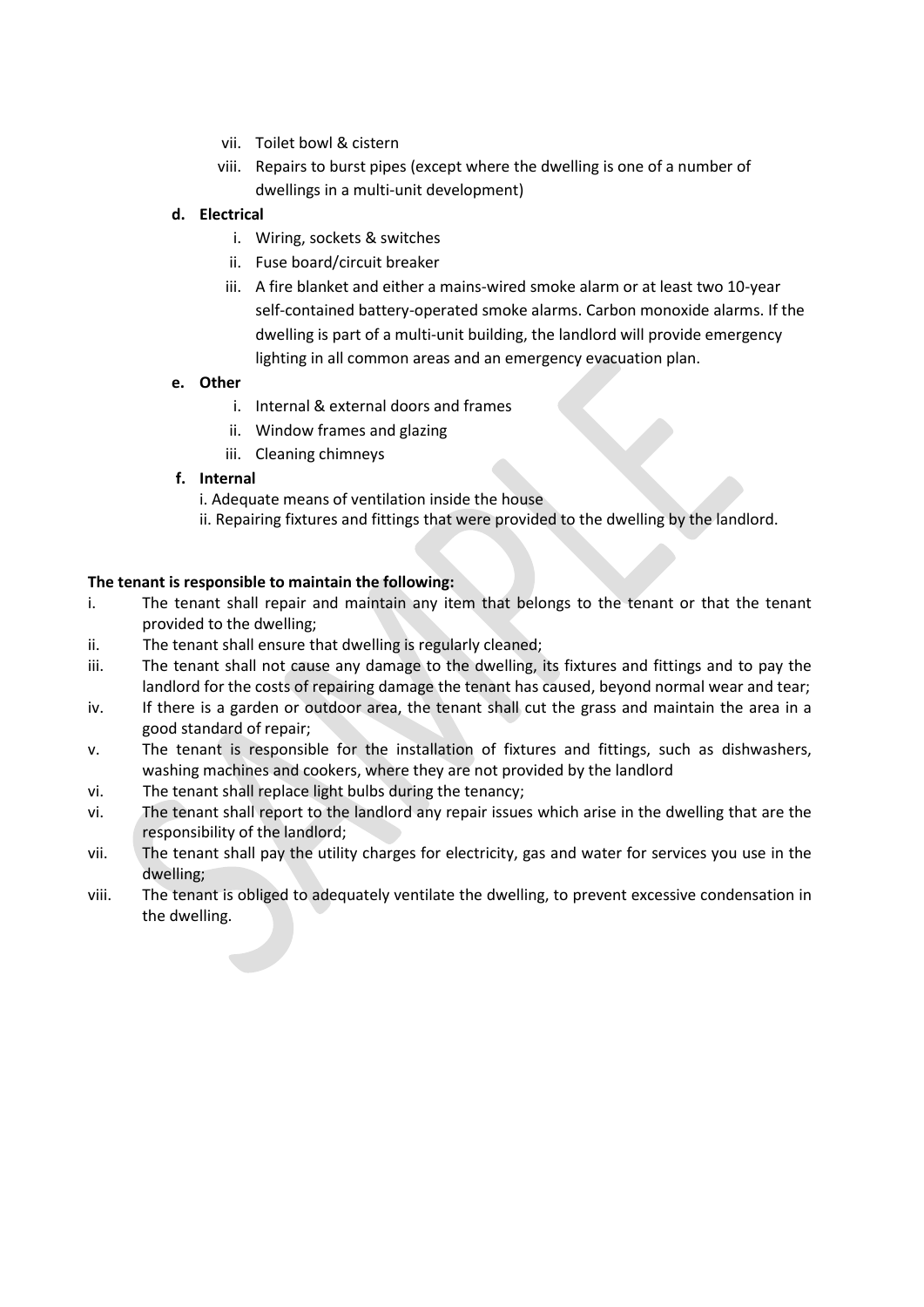## **APPENDIX 2 - INVENTORY**

The landlord supplied the following fixtures and fittings to the dwelling. This appendix records the condition of these items as well as photographic evidence of their condition.

**(…)**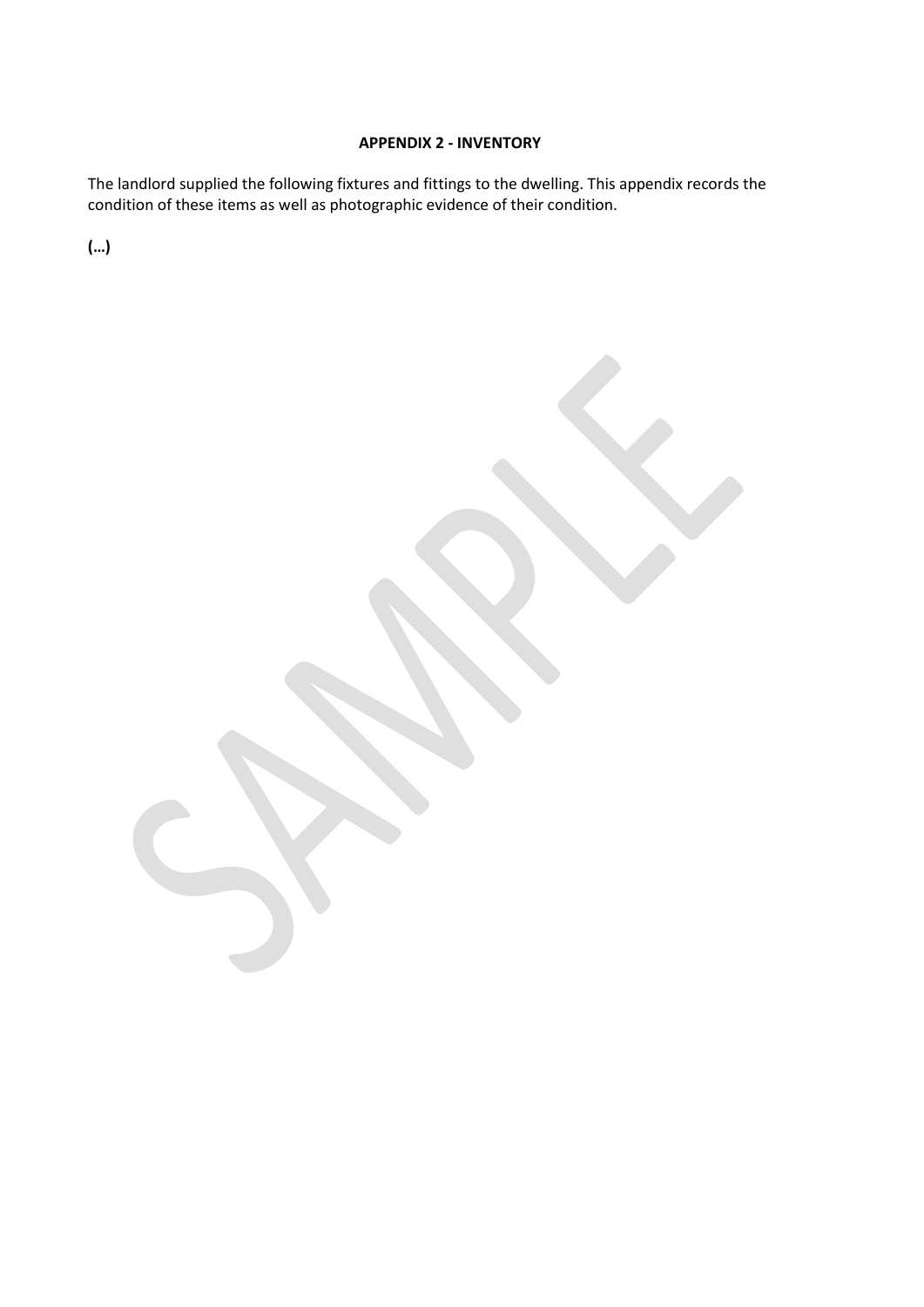# **APPENDIX 3 - Multi-unit development house rules (to be included if the dwelling is part of a multi-unit development)**

**(…)**